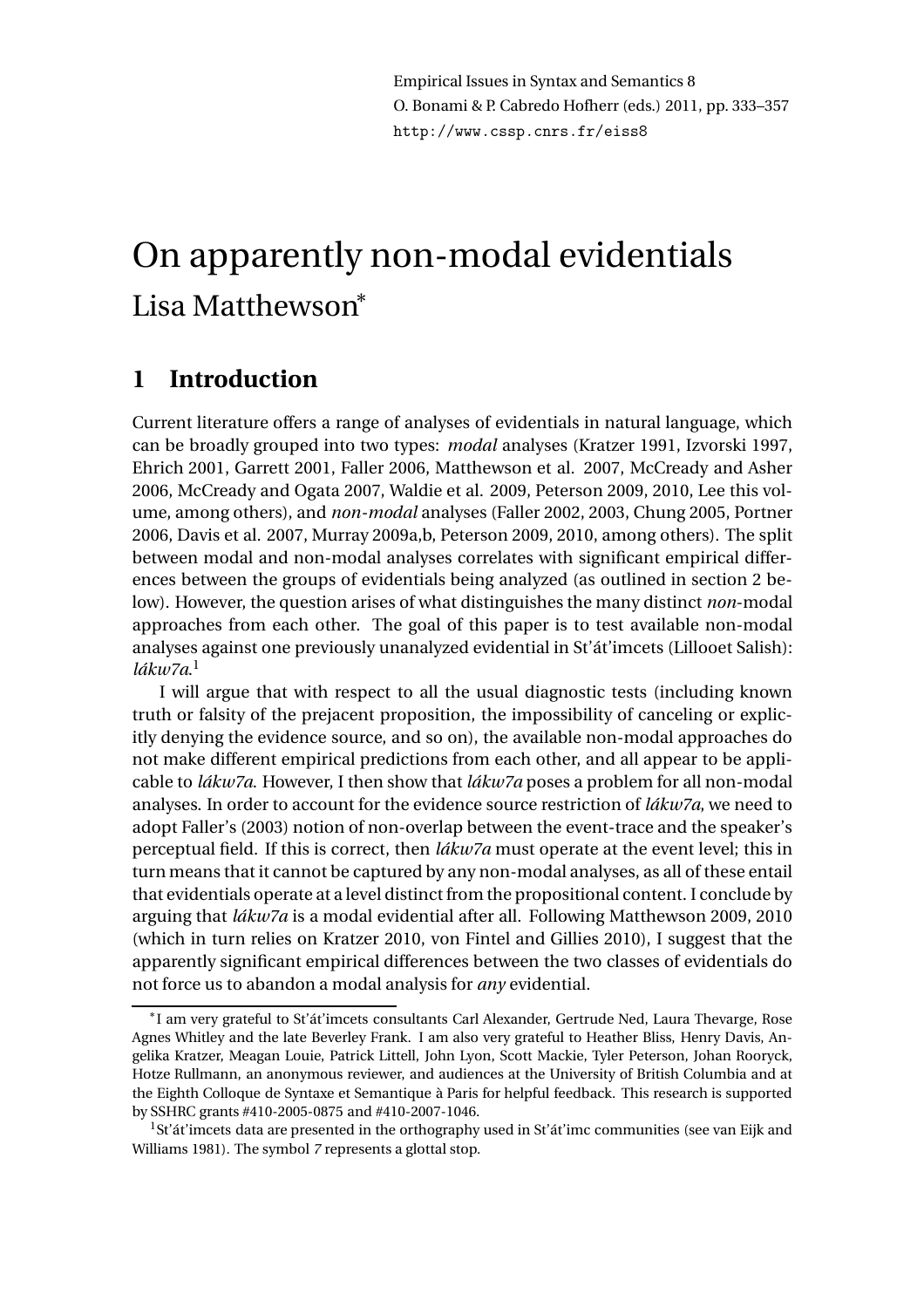St'át'imcets is a Northern Interior Salish language, spoken in British Columbia, Canada, by fewer than 100 people. All data are from fieldwork unless otherwise noted.

# **2 Evidentials and epistemic modals**

An evidential is something which encodes information about the speaker's source of evidence for the proposition being advanced. A well-known example is the Cuzco Quechua reportative *-si* (sometimes realized as *-s),* shown in (1). The proposition advanced in (1) is that Marya is at school, and *-si* conveys that the speaker obtained this information via a report.

(1) Marya-qa yachay wasi-pi-*s* Marya-TOP know house-LOC-**REPORT** be-PROG-3 ka-sha-n p = 'Marya is at school.' ev = Speaker was told that *p* (Faller2002:22)

An epistemic modal, on the other hand, is something which introduces quantification over epistemically accessible possible worlds. A well-known example is English *must,* as in (2). The meaning of (2) is roughly paraphrased underneath the example.

(2) Maria must be at school. In all stereotypical worlds compatible with the speaker's knowledge, Maria is at school.

We see that evidentials and epistemic modals have conceptually distinct definitions, and significant empirical differences between modals and at least some evidentials have been noted. For example, the Quechua reportative *-si* differs from English epistemic modals in that the former is compatible with the assertion that the proposition it embeds is false. This is shown in (3-4).

- (3) pay-kuna-*s* (s)he-PL-**REPORT** I-illa-TOP ñoqa-man-qa qulqi-ta money-ACC lot-INCL-LOC leave-1O-3 muntu-ntin-pi saqiy-wa-n, mana-má riki riku-sqa-yui ni un sol-ta centavo-ta-pis not-surp right see-PP-2 not one sol-ACC cent-ACC-add saqi-sha-wa-n-chu leave-PROG-1O-3-NEG 'They [reportedly] left me a lot of money, but, as you have seen, they didn't leave me one sol, not one cent.' (Faller 2002:191)
- (4) para-sha-n-*si* rain-PROG-3-**REPORT** but ichaqa mana crei-ni-chu not believe-1-NEG 'It's [reportedly] raining, but I don't believe it.' (Faller 2002:194)

Data as in (3-4) constitute one of Faller's main empirical arguments that the Quechua reportative *-si* is non-modal; Faller observes that 'In contrast, a speaker using English epistemic *may* or *must* cannot know for a fact that the embedded proposition is not true' (Faller 2002:194). This is illustrated in (5).

(5) #They *must/might* have left me a lot of money, but, as you have seen, they didn't leave me one cent.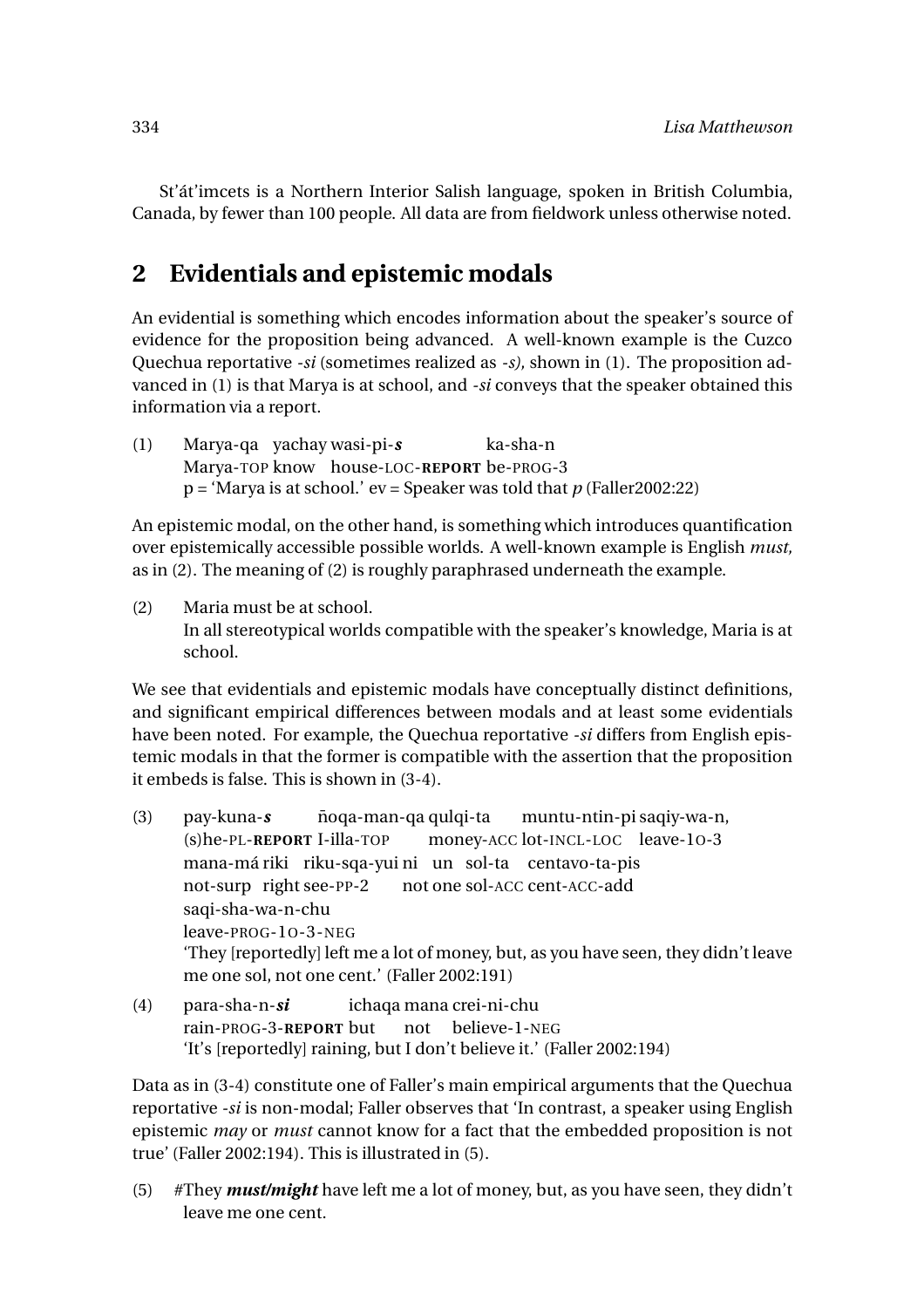The infelicity of (5) follows from a standard modal analysis: a speaker who is certain that a proposition p is false cannot truthfully assert that p is possibly or necessarily true.<sup>2</sup>

Another evidential which allows its prejacent to be known to be false is the Cheyenne (Algonquian) reportative *sestse ˙* (Murray (2009a,b). The example in (6) constitutes Murray's (2009b) empirical argument that the Cheyenne reportative is not modal but 'parenthetical-like'.

(6) é-hó'taheva-sestse Floyd naa+oha é-sáa-hó'taheva-he-ø 3-win-**RPT.3SG** Floyd but 3-NEG-win-*h(an)e*-DIR 'Floyd won, I hear, but I'm certain he didn't.' (Cheyenne; Murray 2009b:3)

Not all evidentials contrast with modals in this way, however, and it has often been argued that there are elements in language which perform both evidential and modal functions simultaneously – i.e., that there is a subset of evidentials which are epistemic modals with an extra restriction about evidence source.<sup>3</sup> For analyses along these lines, see Kratzer (1991), Izvorski (1997), Garrett (2001), Matthewson et al. (2007), McCready and Asher (2006), McCready and Ogata (2007), Waldie et al. (2009), Peterson (2009, 2010), Lee (this volume), among others.

One example of a modal evidential is St'át'imcets inferential *k'a,* illustrated in (7).<sup>4</sup> According to Matthewson et al. (2007), an utterance of the form *k'a p* asserts that according to the speaker's knowledge state, p is possibly or necessarily true, and presupposes that the speaker has inferential indirect evidence for p.

(7) *Context: You are a teacher and you come into your classroom and find a nasty picture of you drawn on the blackboard. You know that Sylvia likes to draw that kind of picture.*

nílh=*k'a* FOC=**INFER** again DET=Sylvia DET=write-ACT DET=picture=EXIS DEIC núkun' k=Sylvia ku=mets-cál ti=píktsh=a láku7 'It must have been Sylvia who drew the picture again.'

(8) illustrates another modal evidential, the St'át'imcets reportative *ku7*. (8) asserts that according to the speaker's knowledge state, Maria is possibly or necessarily at school, and presupposes that the speaker has reported evidence that Maria is at school.

(8) wá7=*ku7* láku7 skul-álhcw=a be=**REPORT** DEIC school-house=EXIS DET=Sylvia k=Sylvia '[reportedly] Maria is at school.'

 $2$ Although see Kratzer (2010), Matthewson (2009, 2010).

 $3$ The reverse has also been argued, namely that at least some epistemic modals are evidentials (Kratzer 2010, von Fintel and Gillies 2010). In Matthewson (2009, 2010) I suggest that the classes of evidentials and epistemic modals may be identical; see section 6 below.

<sup>4</sup>Abbreviations used in St'át'imcets glosses: CAUS: causative, COMP: complementizer, DEIC: deictic, DET: determiner, DIR: directive transitivizer, ERG: ergative, EXIS: assertion of existence, FOC: focus, IMPF: imperfective, INFER: inferential evidential, MID: middle intransitive, NEG: negative, NOM: nominalizer, OBJ: object, PL: plural, POSS: possessive, SG: singular, STAT: stative, SUBJ: subject, TOP: non-topical subject. The symbol - marks an affix boundary and = marks a clitic boundary.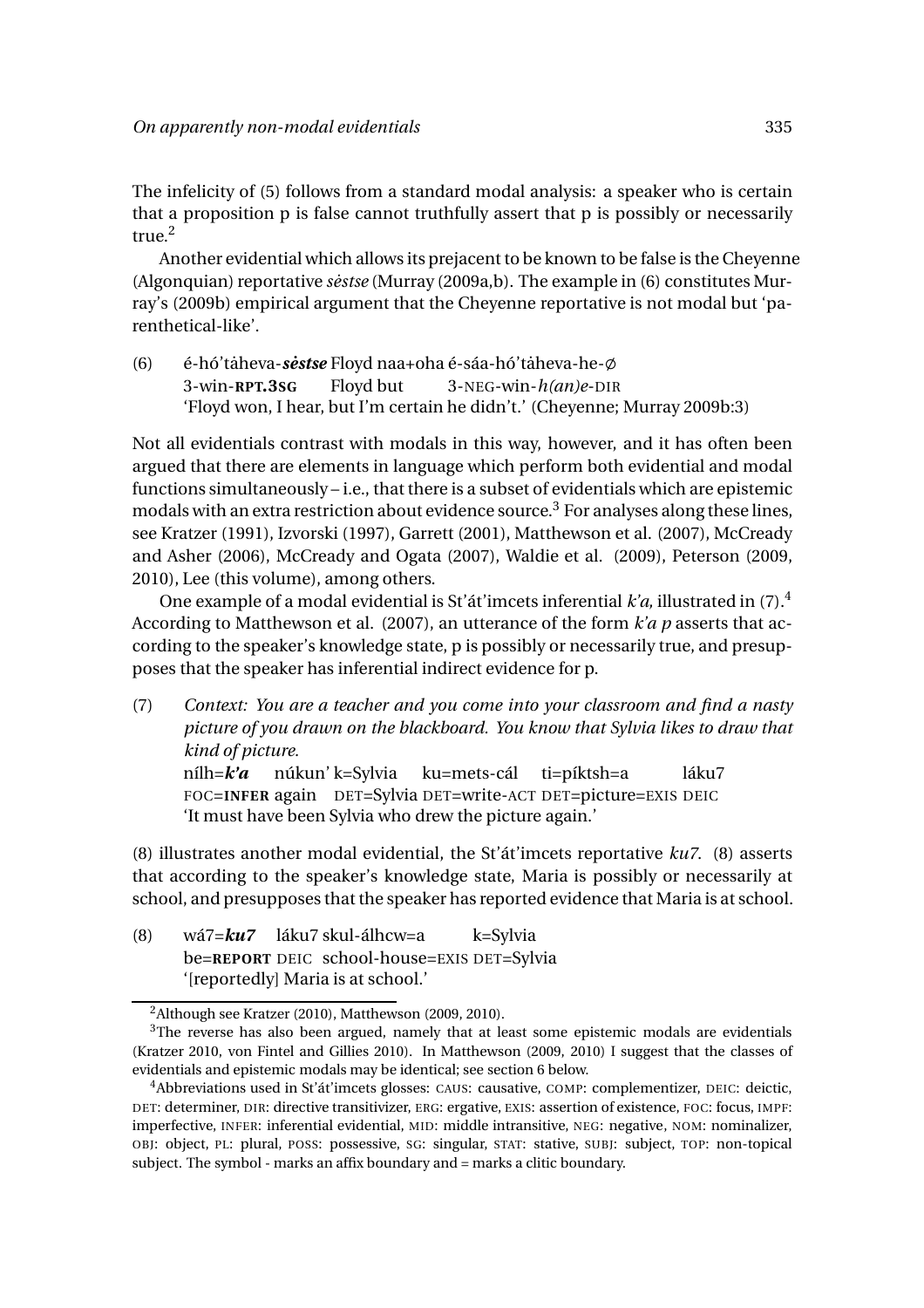Both *k'a* and *ku7* restrict the speaker's evidence source for the embedded proposition, and thus are evidentials. In (7), the speaker cannot have witnessed Sylvia drawing the picture, and in (8), the speaker must have been told by a third person that Maria is at school. *k'a* and *ku7* are also epistemic modals. (9-10) show that *k'a* and *ku7* pattern with English *must* or *might*, rather than with Quechua *-si* or Cheyenne *sestse, ˙* when the embedded proposition is known to be false.

- (9) #wá7=*k'a* IMPF=**INFER** rain but NEG=just DET=IMPF=3POSS rain kwis, t'u7 áoz=t'u7 k=wa=s kwis 'It may/must be raining, but it's not raining.' (Matthewson et al. 2007)
- (10) *Context: You had done some work for a company and they said they put your pay, \$200, in your bank account. but actually, they didn't pay you at all.* #um'-en-tsal-itás=*ku7* give-DIR-1SG.OBJ-3PL.ERG=**REPORT** DET.PL=two-EXIS hundred i=án'was-a xetspqíqen'kst táola, dollar t'u7 aoz kw=s=7um'-en-tsál-itas but NEG DET=NOM=give-DIR-1S.OBJ-3PL.ERG DET=what ku=stám' '[reportedly] They gave me \$200, but they didn't give me anything.' (Matthewson et al. 2007)

The data in (3-10) show that there are important empirical differences between two classes of evidentials, those which pattern with modals and those which do not seem to. My focus in the remainder of this paper is the latter set. I will examine one previously unanalyzed modal in St'át'imcets, *lákw7a,* and show that a range of facts about *lákw7a* can be captured by *any* of the available non-modal analyses. However, I will then show that *lákw7a* poses a problem for all analyses.

# **3** *Lákw7a* **as a non-modal evidential**

In this section I introduce the basic *lákw7a* data and show that with respect to two core tests, it patterns with non-modal evidentials like Quechua *-si,* rather than with modal evidentials like St'át'imcets *k'a* and *ku7.*

*Lákw7a* is historically a locative adverb, but also functions synchronically as an evidential which signals an absence of visual evidence for the proposition. A typical example is given in (11).

 $(11)$ IMPF *lákw7a* egg-MID *lákw7a* u7s7-ám 'It's laid an egg (by the sound of it).'

*Lákw7a* has previously been granted only brief treatment in the literature. In his grammar of the language, van Eijk (1997:172) writes that '*Lákw7a* 'generally refers ... to a smell, a sound, or some other sensation (i.e., refers to s.t. that not only is invisible but ... *cannot even be made visible*)' (highlighting original). Davis (2006, chapter 15) argues that *lákw7a* is used when one senses something (either by hearing, smelling, or tasting) but cannot see it. Examples supporting this generalization are given in (12). I will provide an analysis of the evidence source restriction of *lákw7a* in section 5.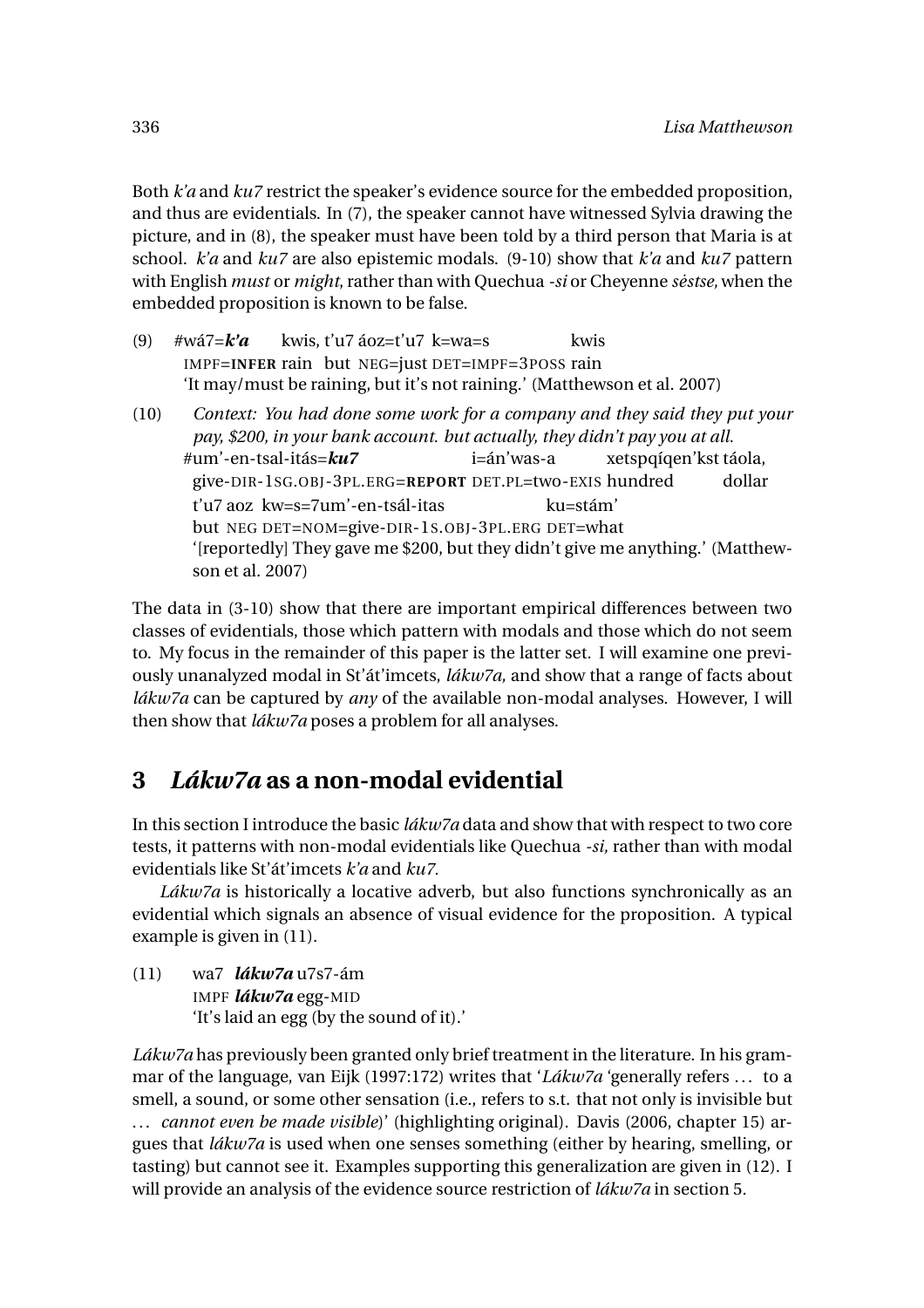(12) a. wa7 *lákw7a* ku=ts7ás=a be *lákw7a* DET=come=EXIS 'Someone's coming.' The speaker can hear them, but not see them.) (Davis 2006) b. wa7 *lákw7a* k=wa be *lákw7a* det=impf cry ílal 'It sounds like somebody is crying over there.' c. áma *lákw7a*! good *lákw7a* 'That tastes good!' (Davis 2006) d. wa7 *lákw7a* ku=sq'áq'pa7 lts7a ti=ts'í7=a be *lákw7a* DET=dirt here DET=meat=EXIS 'This meat tastes as if there's dirt in it.' (said while trying to eat it) e. tsem-s=kán burn-CAUS=1SG.SUBJ *lákw7a* DET=meat=EXIS *lákw7a* ti=ts'í7=a 'I burnt the meat.' (Context: you smell it) f. *Context: You are blindfolded. I ask you to tell me which of three cups a stone is in. You feel around and feel the stone.* nilh *lákw7a* lts7a FOC *lákw7a* here 'It's in this one.'

*Lákw7a* patterns with non-modal evidentials on two core tests. The first test was already introduced above, namely whether the evidential is felicitous when the embedded proposition is known by the speaker to be false. As can be seen in (13), *lákw7a* is felicitous in such contexts.

(13) *Context: It smelled as if the pie was good, but there was too much salt so it was actually horrible.* t'éc=t'u7 *lákw7a* ku=páoy, t'u7 áoz=t'u7 kw=a=s sweet=just *lákw7a* DET=pie but neG=just DET=IMPF=3sG.POSS good áma 'The pie seemed good, but it wasn't good.'

(14) is a minimal pair with (13), reiterating that a modal evidential is infelicitous in this environment.

(14) \*t'éc=*k'a*=t'u7 sweet=**INFER**=just DET=pie but NEG=just DET=IMPF=3SG.POSS good ku=páoy, t'u7 áoz=t'u7 kw=a=s áma 'The pie might/must have been good, but it wasn't good.'

(15-18) are further minimal pairs showing that *lákw7a* is acceptable when the prejacent is known to be false, unlike English epistemic modals or St'át'imcets modal evidentials.

(15) wa7 *lákw7a* ku=mám'teq láku7 áltsq7=a, be *lákw7a* DET=walk DEIC outside=EXIS but FOC=a after.all=just t'u7 nílh=a cwílh=t'u7 ti=sk'éxem=a wa7 qan'ím-ens-an DET=wind=EXIS IMPF hear-DIR-1SG.ERG 'It sounded like someone was walking outside, but it was the wind.'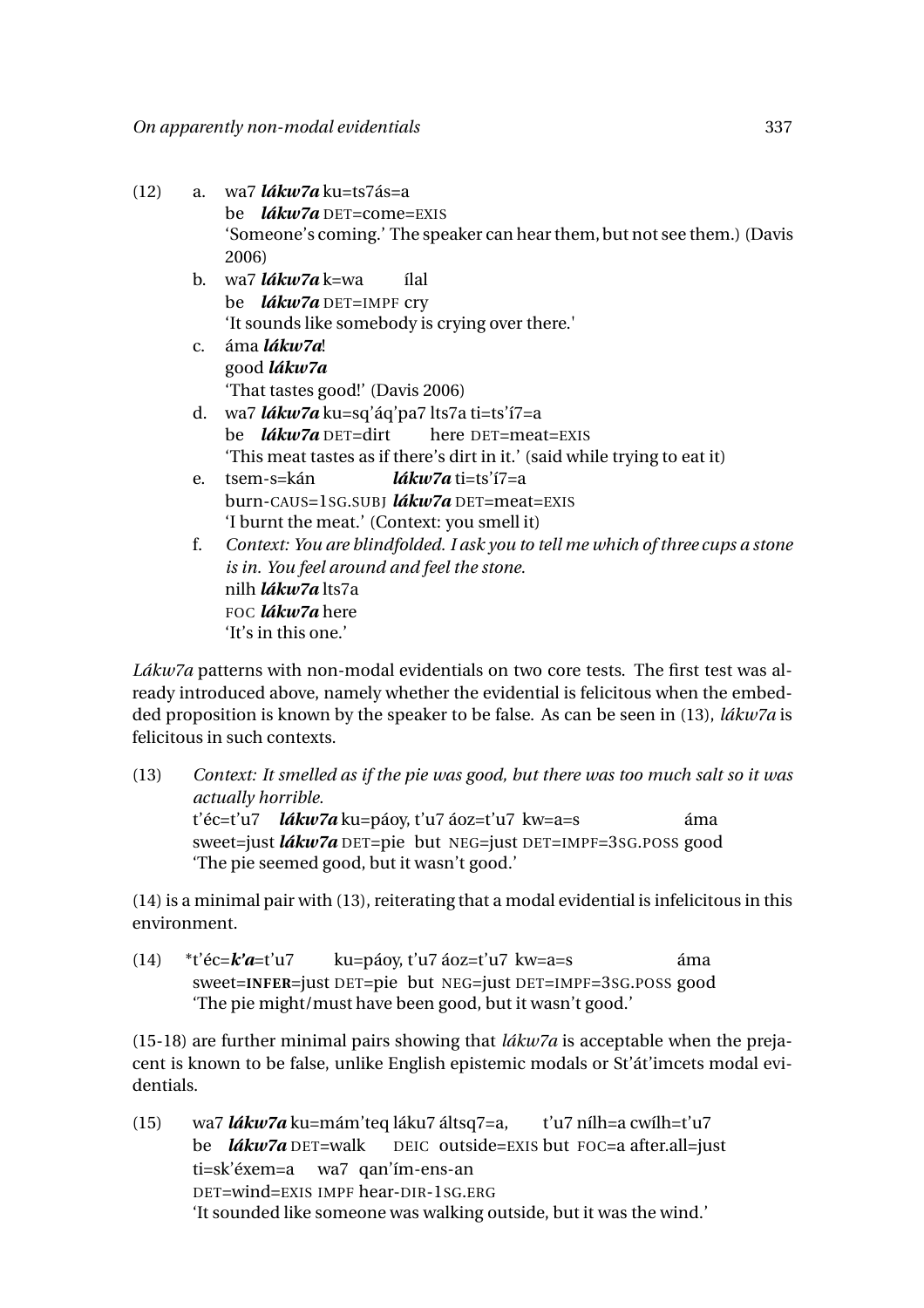- (16) \*wá7=*k'a* ku=mám'teq láku7 áltsq7=a, be=**INFER** DET=walk DEIC outside=EXIS but FOC=a after.all=just t'u7 nílh=a cwílh=t'u7 ti=sk'éxem=a wa7 qan'ím-ens-an DET=wind=EXIS IMPF hear-DIR-1SG.ERG 'Someone might/must have been walking outside, but it was the wind.'
- (17) *Context: When you left the house there were dirty dishes in the sink and a dirty floor. When you come home, it's spotless. You know that Eddy doesn't know how to clean and never has and never will.*

o, ts'ex-n-ás oh clean-DIR-3ERG *lákw7a DET=house=EXIS DET=Edd*y *lákw7a* ti=tsítcw=a k=Eddy 'Looks like Eddy cleaned up.'

(18) *Context: Same as for (17).*

#o, ts'ex-n-ás=*k'a* oh clean-DIR-3ERG=**INFER** DET=house=EXIS DET=Eddy ti=tsítcw=a k=Eddy 'Eddy might/must have cleaned up.'

A second empirical distinction between evidentials which are analyzed as modals and those which are not is the inverse of the one just discussed: only the latter set of evidentials are felicitous if the embedded proposition is known to be true. The idea behind this test is that Gricean reasoning prevents a speaker from using an epistemic modal if they are in a position to assert the embedded proposition, as the plain proposition would be a stronger statement.<sup>5</sup>

This test is applied to *lákw7a* in (19) (repeated from (12f )). We see that *lákw7a* is felicitous in a situation in which the speaker is certain that the prejacent proposition is true. An epistemic modal in English would sound very odd in this situation.

(19) *Context: You are blindfolded. I ask you to tell me which of three cups the stone is in. You feel around and feel the stone.* nilh *lákw7a* lts7a FOC *lákw7a* here 'It's in this one.' (Consultant mimes putting hand on the stone)

Both Quechua and Cheyenne possess evidentials which allow the speaker to be certain of the truth of the prejacent (the 'best possible grounds' and the 'direct' evidential, respectively). As predicted, however, the St'át'imcets modal evidential *k'a* is bad in this type of situation:

(20) *Context: Same as for (19).* #nílh=*k'a* FOC=**INFER** here lts7a 'It might/must be in this one.'

We have seen that with respect to both empirical tests discussed in this section, *lákw7a* patterns with non-modal evidentials. It seems reasonable to conclude that *lákw7a* is not a modal. In the following sections I will address the extent to which the various

<sup>5</sup>Although see von Fintel and Gillies (2010) for arguments that a universal modal statement is not always weaker than a plain proposition. See also section 6 below.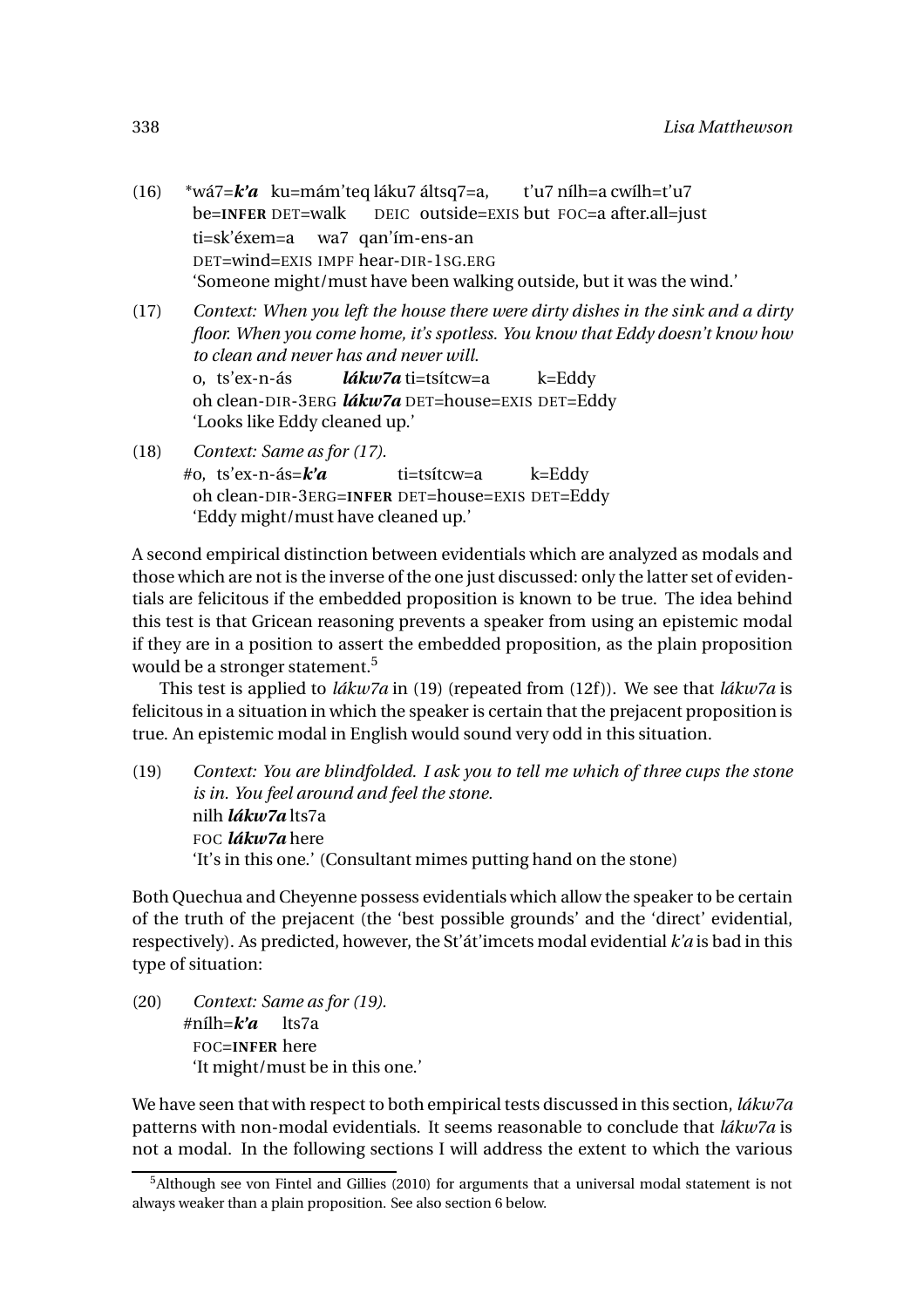available non-modal analyses of evidentials are applicable to *lákw7a*.

## **4 Applying non-modal analyses to** *lákw7a*

Non-modal evidentials have been variously analyzed as speech-act/illocutionary operators (which alter the type of speech act and modify sincerity conditions; Faller 2002, 2003), as sentential-force specifiers (which specify which type of conversational update is performed; Portner 2006), illocutionary operators which alter the pragmatic threshold for felicitous utterance (Davis et al. 2007), and as contributors of not-atissue assertions (offering new information which is not negotiable; Murray 2009a,b). The differences between these analyses form part of a larger debate about what types of not-at-issue meaning exist in natural language (cf. Potts 2005, to appear, Roberts et al. 2009), and about the nature of assertion. The questions to be addressed here include how we determine which is the best framework to adopt for non-modal evidentials, and whether the different approaches correspond to substantive empirical differences.

In this section I will show in turn how each of the available non-modal analyses can be applied to *lákw7a,* and I will therefore argue that the choice between the different approaches has no significant empirical consequences. I begin with Portner's (2006) sentential force specifier approach.

#### **4.1** *Lákw7a* **as a sentential force specifier**

In any conversation at any particular time, the common ground is the set of propositions which the interlocutors mutually assume to be taken for granted (Stalnaker 1978). A successful assertion updates the common ground by adding a proposition to it. Since non-modal evidentials like Quechua *-si* or St'át'imcets *lákw7a* are felicitous when the prejacent is known to be false, it is natural to assume that they do not attempt to place their prejacent proposition in the common ground. Within speech-act theory, this necessitates a speech-act with fewer commitments than asserting (such as Faller's 2002 'presenting', or von Fintel's 2003 'putting forward'). Portner (2006) argues that we can capture this effect directly, by using conversational updates. The basic idea is that 'The common ground is not every proposition's home' (Portner 2006:8).

Suppose that presenting (rather than asserting) is the most basic conversational update. The *Presented Set* (ps) then contains all the propositions of which the participants are mutually aware. Depending on the sentential force of an utterance, meaning is added to different subsets of ps. One subset of ps is the Common Ground, cg(ps): those propositions to which we have made additional commitments. Assertions, if successful, are added to cg(ps). The universal default home for a presented proposition is cg(ps), but there are other subsets of ps; for example, Report(ps) is the set of propositions for which we have reported evidence. Evidentials, then, can be viewed as grammaticized ways of indicating which subset of ps to update.

Applying this analysis to *lákw7a,* we could say that *lákw7a* signals that the proposition is added to a sensory-non-visual evidence set. $^6\,$  (Peterson 2010 says something

<sup>&</sup>lt;sup>6</sup>The non-visual restriction on *lákw7a* is slightly more complicated than was indicated above; see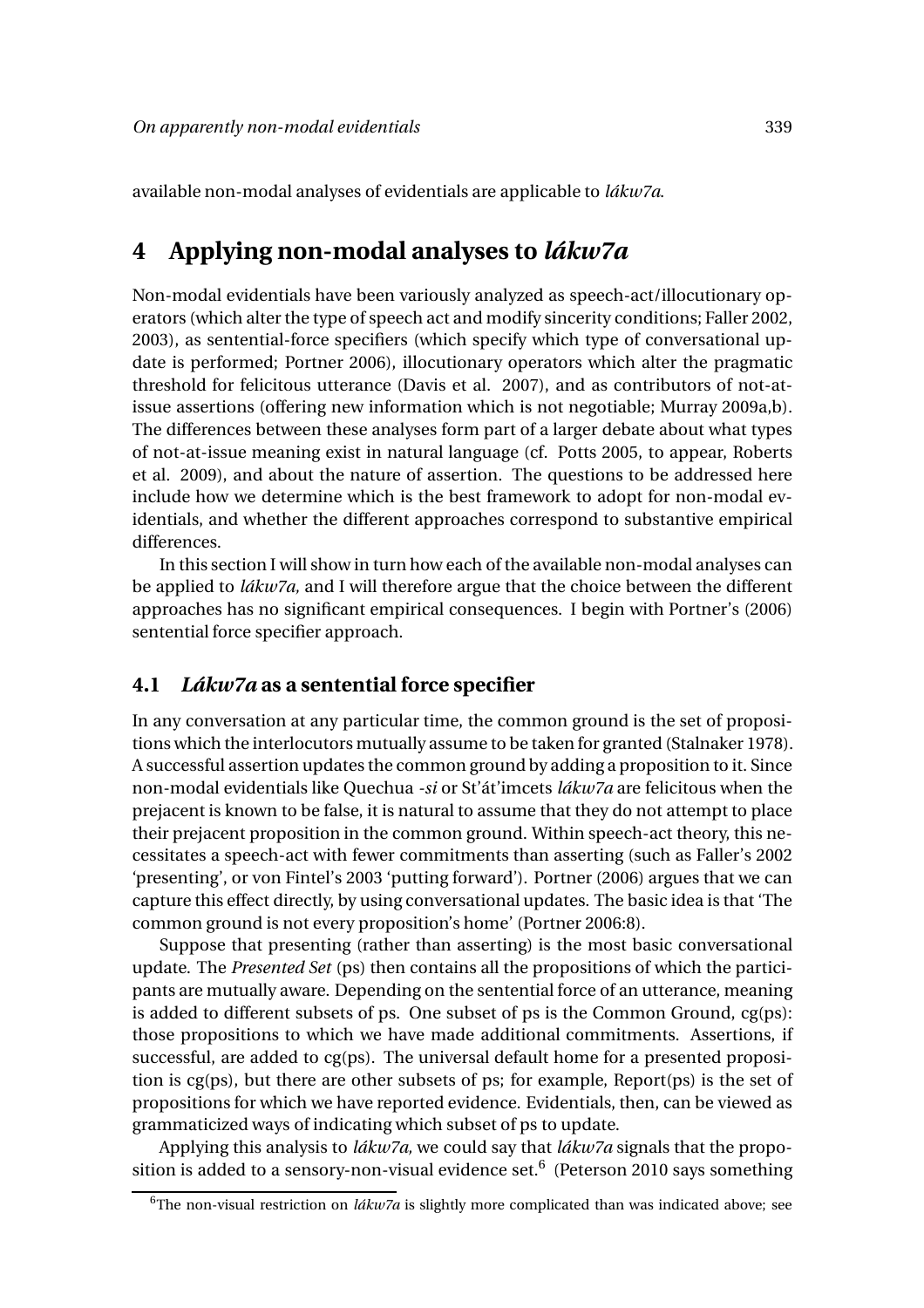similar to this for the Gitksan evidential *n'akw.)* This is illustrated in (21), where 'ds' stands for 'discourse structure' and 'SNV' represents the sensory-non-visual evidence set. See Portner (2006) for formal details of the system.

(21) 
$$
[[\,l\acute{a}kw7a\,]] = \lambda p \,\lambda ds \, PUT_{SNV}(ds, p)
$$

Portner's analysis makes a number of predictions which are upheld by *lákw7a.* First, we predict non-cancelability of the evidence source restriction. Just as for example the question-status of a question cannot be canceled, Portner's sentential-update approach predicts that the evidence source of *lákw7a* cannot be canceled. This is correct, as shown in (22).

(22) *Context: You're telling your friend how you heard someone prowling around your house. After you heard the noise, you saw them.* #wa7 *lákw7a* ku=mám'teq láku7 álts'q7=a, be *lákw7a* DET=walk DEIC outside=EXIS see-DIR=1SG.SUBJ then ats'x-en=lhkán aylh 'There was someone walking around outside – in fact, I saw them.'

(22) is infelicitous because the speaker's having seen the person outside violates the non-visual condition on *lákw7a.*

A second prediction is that the evidence source will be non-deniable by an interlocutor. Markers of sentential force cannot be explicitly denied by an interlocutor; responses such as *That's not true* target only the prejacent proposition (Portner 2006:13). (23) shows that the evidence source of *lákw7a* is not subject to denial. The mother's utterance violates the evidence source restriction of *lákw7a* (since the mother saw the event). Nevertheless, Laura is unable to respond using *cw7aoz kw swenácw* 'that's not true'. The consultant's comment suggests that the contribution of *lákw7a* is not atissue, asserted content.

(23) *Context: You sneak some of your mother's ts'wan (wind-dried salmon) and she sees you doing it. Later on, you hear her telling your father:*

#tsicw get.there *lákw7a* take(MID) NOM=Laura DET.PL=ts'wan=EXIS DEIC box=EXIS *lákw7a* kwam s=Laura i=ts'wán=a láku7 xétsem=a 'Laura took some ts'wan from the box.' *You say:*

#aoz kw=s=wenácw, áts'x-en-ts=kacw

NEG DET=NOM=true see-DIR-1SG.OBJ=2SG.SUBJ

'That's not true, you SAW me (take the ts'wan).'

Consultant's comment: "No, you just wouldn't say it ... because it's something you already know."

The sentential-update analysis also predicts that *lákw7a-*statements do not assert their embedded proposition. Empirically, one consequence of this is that the speaker should not have to believe the prejacent proposition to be true: unlike the common ground, the set of propositions for which we have sensory-non-visual evidence may contain propositions not believed by the speech participants. This prediction is correct for *lákw7a,* as shown above in (13,15,17). In fact, *lákw7a* is predicted to be compatible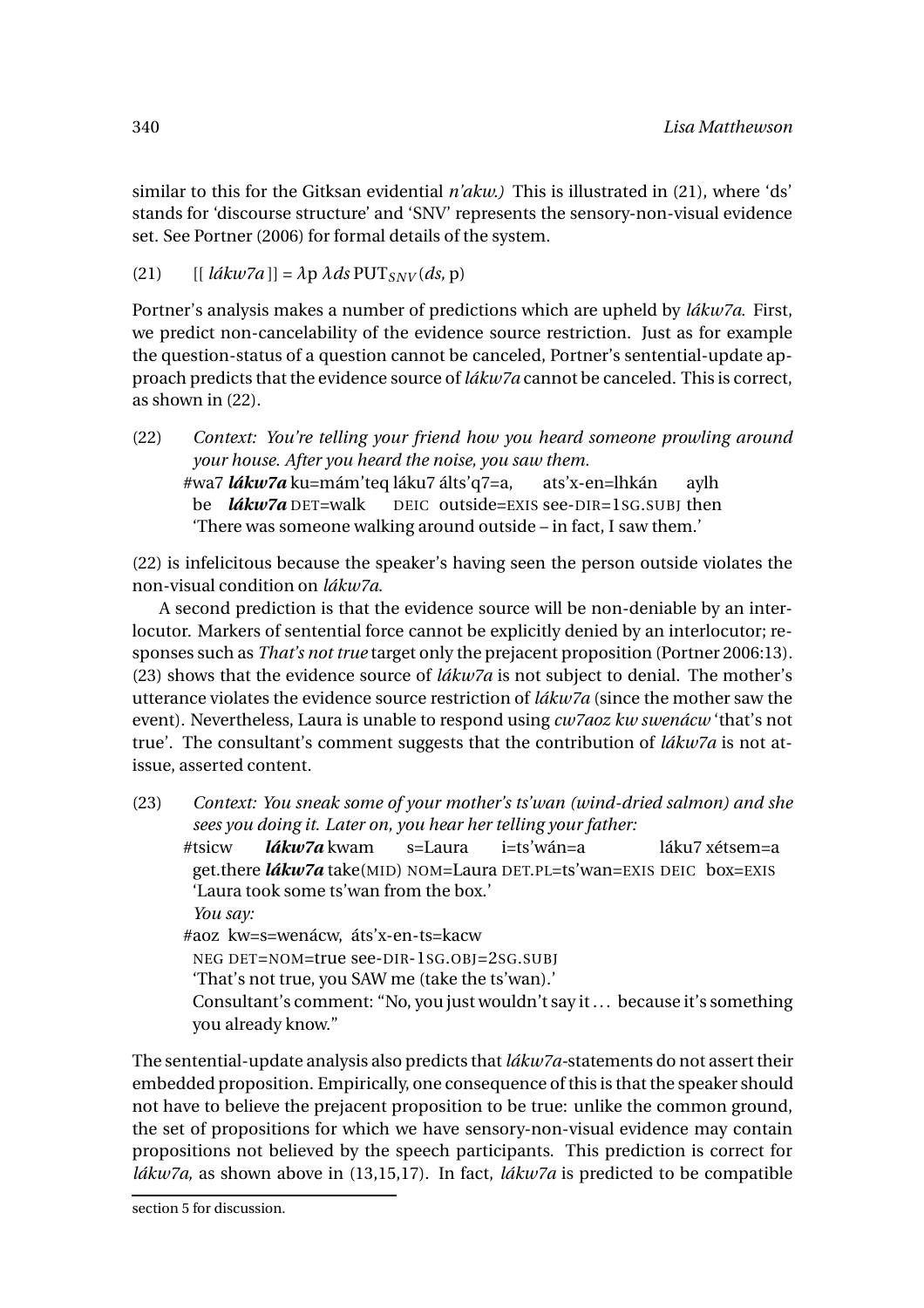with *any* certainty level, from certain falsity to certain truth.<sup>7</sup> Further supporting evidence for the full certainty range of *lákw7a* is given in (24-25).

- (24) *Context: Wa7 k'a kánem k Mary? (What's Mary doing?)* wa7 *<i>lákw7a* ít'-em IMPF *lákw7a* sing-MID 'I guess she's singing / sounds like she's singing.' Consultant's comment: "You're not very sure."
- (25) *Context: You're next door and hear through the wall that someone is baking some pies. Eddy was the only one home, so it must be him.* wa7 *lákw7a* mayt k=Eddy IMPF *lákw7a* make DET=Eddy DET=pie ku=páoy 'Eddy must be making pie.' Consultant's comment: "Yeah. He's the only one home."

A second empirical argument for the claim that *lákw7a-*utterances do not assert the prejacent runs as follows. If a speaker asserts p, s/he cannot later deny having said that p. But if a speaker uses *lákw7a*, s/he *can* later deny having said that p, as shown by the felicitous conversation in (26).

(26) A: wa7 *lákw7a* k=wa IMPF *lákw7a* DET=IMPF cry ílal 'Sounds like someone is crying.'

*Later ...*

B: tsút=kacw kw=a=s say-2sg. SUBJ DET-IMPF-3POSS be DEIC DET-IMPF cry NEG=just who wa7 láku7 k=wa ílal. áy=t'u7 swat láku7 ku=wá7 DEIC DET=be

'You said someone was crying there. Noone is there.'

A: áy=t'u7 áku7 kw=en=s NEG=just DEIC DET=1SG.POSS=NOM say 1SG.SUBJ say-inside tsut. kan tsut-ánwas  $kw=ens$ DET=1SG.POSS=NOM hear-DIR qan'ím-ens k=wa DET=IMPF cry ílal 'I didn't say that. I thought I heard someone crying.'

The conversation in (26) contrasts with that in (27), which shows that assertions are not retractable in this way.<sup>8</sup>

(27) A: wa7 k=wa IMPF DET=IMPF cry ílal 'Someone is crying.'

 $7$ Chung (2010:939) argues the same for non-assertive evidentials in Korean: 'the speaker is totally neutral about his (her) attitude toward or belief in the proposition.'

<sup>8</sup>Déchaine (2007) makes the interesting and strong proposal that in Cree, plain declaratives are not asserted (not intended by the speaker to be added to the common ground). Déchaine argues for something very similar to Portner's Presented Set, with the added twist that languages can vary in whether the default set to which a presented proposition is added is the common ground or not. However, Déchaine does not apply tests like those given here to test the assertive status of Cree utterances.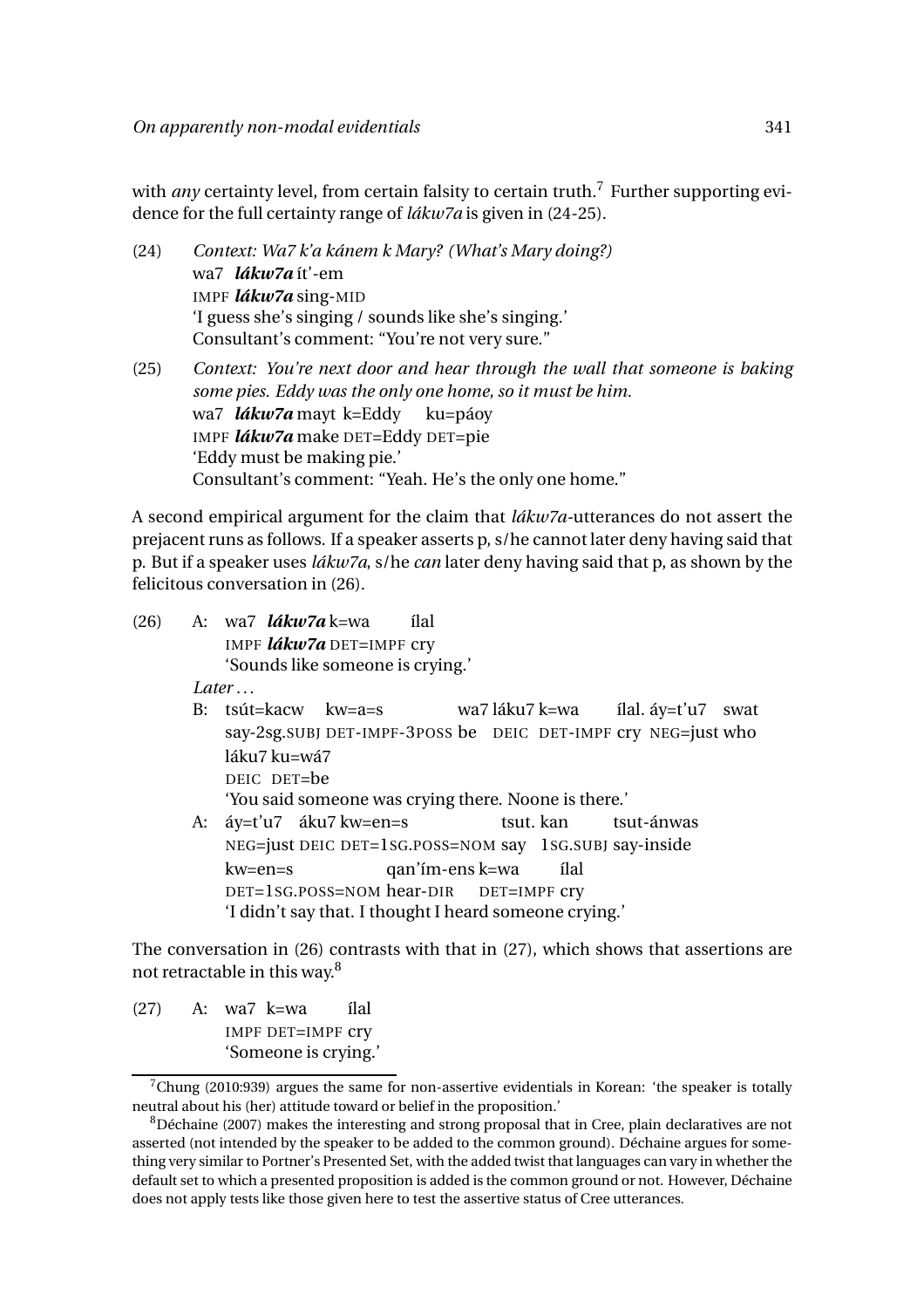#### *Later ...*

B: tsút=kacw kw=a=s say=2sg.subJ DET=IMPF=3POSS be DEIC DET=IMPF cry NEG=just who wá7 láku7 k=wa ílal. áy=t'u7 swat láku7 ku=wá7 DEIC DET=be 'You said someone was crying there. Noone is there.' A: #áy=t'u7 áku7 kw=en=s NEG=just DEIC DET=1SG.POSS=NOM say 1SG.SUBJ say-inside tsut. kan tsut-ánwas kw=en=s DET=1SG.POSS=NOM hear-DIR qan'ím-ens k=wa DET=IMPF cry ílal 'I didn't say that. I thought I heard someone crying.' Consultant's comment: "Not the way you said the first part. You definitely

heard the cry, you definitely know it on that sentence."

We have seen that Portner's sentential-update approach accounts well for several core facts about *lákw7a*. Interestingly, the sentential-force analysis also accounts for some facts about determiner choice in St'át'imcets. As argued by Matthewson (1998), St'át' imcets has two sets of determiners: assertion-of-existence and non-assertion-of-existence. Non-AOE determiners are ungrammatical in environments which would result in an assertion of the existence of an individual satisfying the NP description. Non-AOE determiners therefore require licensing by an attitude verb, negation, an *if*-clause, a question, etc. (cf. Giannakidou's 1998 nonveridical contexts, and see also Lin 1996 on Chinese). This is illustrated in (28). (28a) is ungrammatical because the non-AOE determiner *ku* in this environment is incompatible with existential closure, which would result in the assertion that a woman exists.

| (28) |  |                                                            | a. *ít'-em ku=smúlhats       |                                        |  |
|------|--|------------------------------------------------------------|------------------------------|----------------------------------------|--|
|      |  | sing-MID NON.AOE.DET=woman<br>'A woman is singing / sang.' |                              |                                        |  |
|      |  |                                                            |                              |                                        |  |
|      |  |                                                            | b. <i>cw7aoz</i> kw=s=ít'-em | <i>ku</i> =smúlhats                    |  |
|      |  |                                                            |                              | NEG DET=NOM=sing-MID NON.AOE.DET=woman |  |
|      |  | 'No woman is singing / sang.'                              |                              |                                        |  |

As shown in (29), *lákw7a* licenses non-AOE determiners (cf. Lyon 2009):

- (29) a. wa7 *lákw7a ku*=sq'áq'pa7 be *lákw7a* **NON.AOE.DET**=dirt here DET=meat=EXIS lts7a ti=ts'í7=a 'This meat tastes as if there's dirt in it.' (said while trying to eat it)
	- b. wa7 *lákw7a ku*=wá7 be *lákw7a* **NON.AOE.DET**=be salt here lasál lts7a 'I can taste salt in this.'

The licensing of *ku* by *lákw7a* is predicted if we say that only propositions which are asserted (added to the common ground) can result in assertion of existence environments. Any proposition in the sensory-non-visual evidence set is free to use a non-AOE determiner.

In sum, we have seen in this section that a wide range of facts about *lákw7a* are accounted for by a sentential force specifier analysis as in Portner (2006).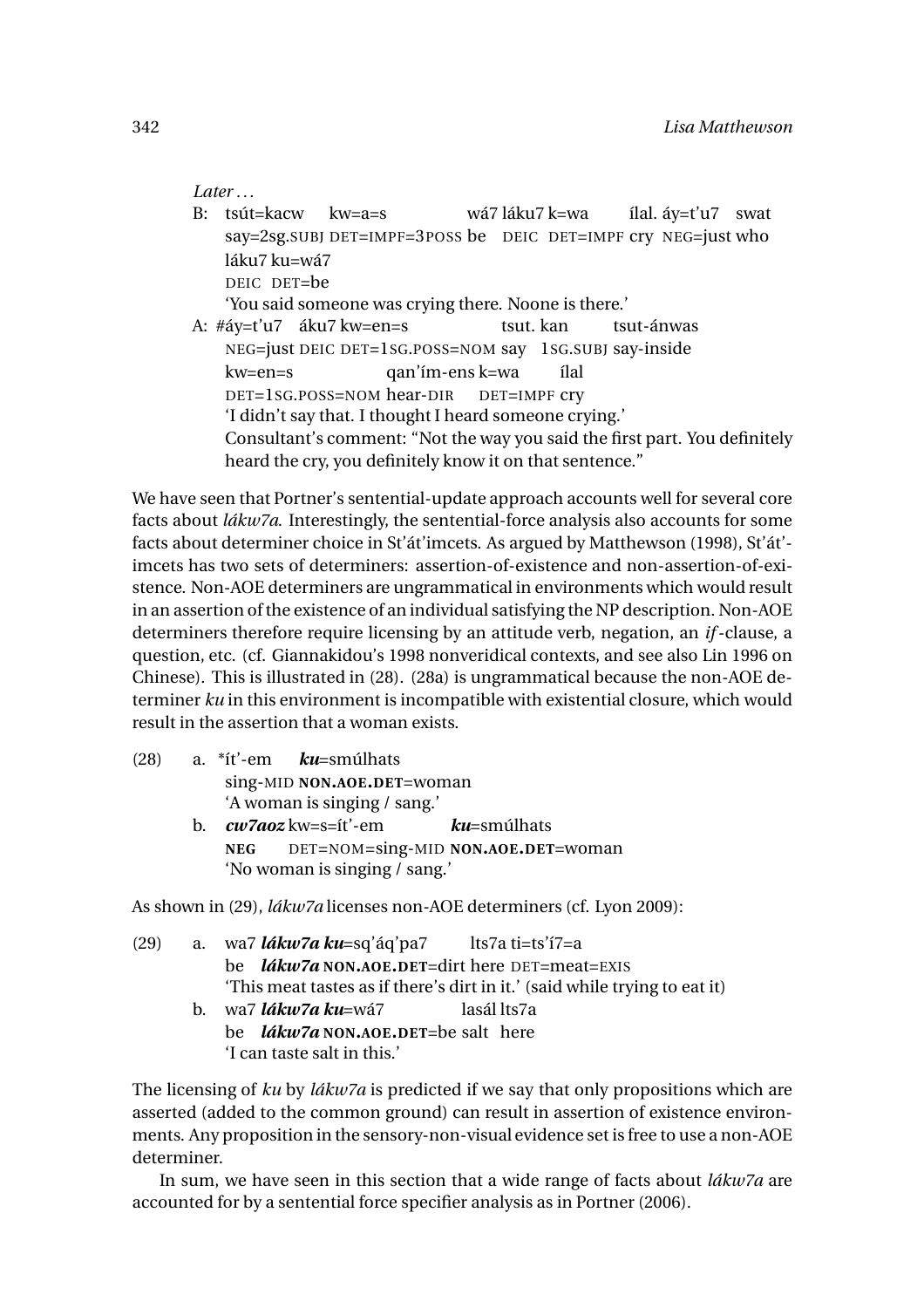#### **4.2** *Lákw7a* **as a speech act operator**

In this section we examine whether *lákw7a* is amenable to a speech-act analysis along the lines of Faller (2002). First let's see how Faller (2002) uses speech act theory to account for the Quechua reportative *-si*. Faller argues that *-si* is a function from speech acts to speech acts. The addition of*-si*has two effects: the illocutionary force is changed from 'assertion' to 'presentation', and the reportative evidence source is added as a sincerity condition (a pre-condition on felicitous utterance of the speech act; the speaker must believe the content of the sincerity conditions). Faller's analysis is shown in (30). The sincerity condition states that there is a individual  $s_2$  who asserted p, and who is neither the speaker nor hearer of the current utterance. A speaker is therefore being insincere who utters a sentence *-si p* when *p* has not been asserted by some third person.

(30)  $-si$ : ASSERT(p)  $\rightarrow$  PRESENT(p)  $SINC = {Bel(s,p)}$   $SINC = {∃s_2[assert(s_2,p) ∧ s_2 ∉ {h,s}]}$ (Faller 2002:200)

A speech-act analysis of *lákw7a* would parallel that of Quechua *-si* in that the illocutionary force would be 'present' rather than 'assert'. The sincerity conditions would have to include the requirement that there be sensory non-visual evidence for the proposition. This might look something like (31):

(31) 
$$
ldkw7a
$$
: ASSENT(p)  $\rightarrow$  PRESENT(p)  
SINC = {Bel(s,p)} SINC = {Snv(s,p)}

Just like Portner's analysis, Faller's speech-act analysis also successfully predicts the following salient features of *lákw7a:*

- (32) i. Non-cancelability of the evidence source
	- ii. Non-deniability of the evidence source
	- iii. Failure of *lákw7a* to assert / compatibility with any certainty level

As above, (32iii) accounts for the behaviour of *lákw7a* in the two tests discussed in section 3: felicity if the prejacent proposition is known to be true, or if it is known to be false. From this I conclude that *lákw7a* is apparently amenable to a speech-act operator analysis along the lines of Faller (2002).

#### **4.3** *Lákw7a* **as introducing not-at-issue assertion**

An alternative analysis of non-modal evidentials is provided by Murray (2009a,b) $^9$ ; Murray's analysis relies on the contrast between *at-issue* and *not-at-issue* content. At-issue assertions, which constitute the 'main point' of an utterance and which are proposals to update the common ground, are up for negotiation by interlocutors. Thus, a hearer can directly deny the at-issue assertive content of an utterance (for example by saying *That's not true)*. Not-at-issue content, in contrast, is added to the common ground directly, and therefore is not negotiable. A hearer cannot directly deny not-at-issue con-

 $9$ At the time of the writing Murray (2010) was not yet available.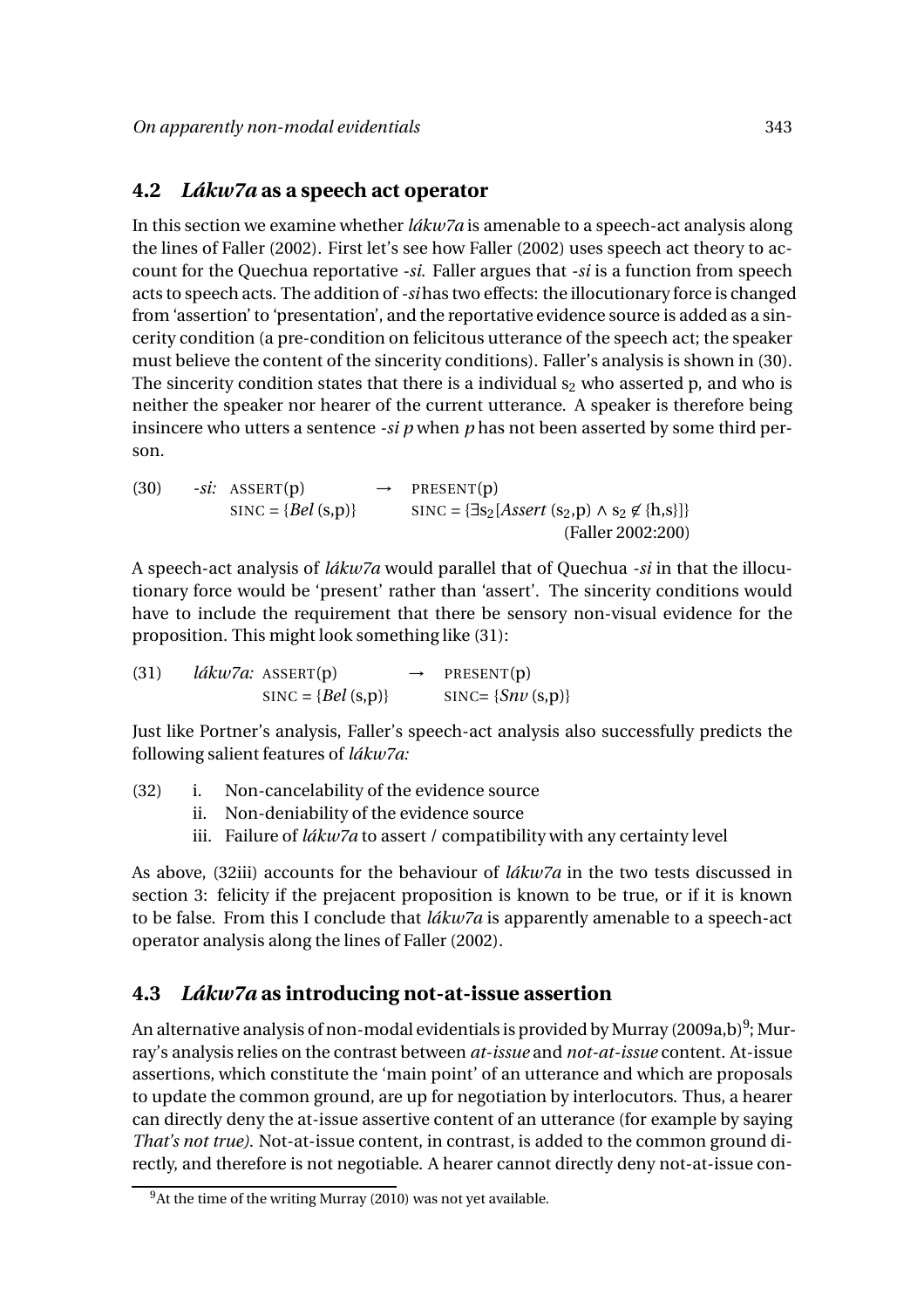tent. Presuppositions are one kind of not-at-issue content, and Potts' (2005, to appear) conventional implicatures are also not-at-issue.

Murray observes that the evidence source restriction of the Cheyenne reportative and direct evidentials is not up for discussion and is not deniable. It is not at-issue. However, the evidential restriction is new information, not a presupposition. Murray therefore proposes that the evidence source restriction of the Cheyenne evidentials is a *not-at-issue assertion.*<sup>10</sup>

According to Murray, a sentence containing an evidential contributes three things: (i) an *at-issue proposition* (which may or may not be asserted), (ii) an *evidential restriction* (which is asserted, but not at-issue), and (iii) an *evidential proposal* / relation (an ordering of worlds and a proposal to restrict the common ground to the TOP worlds in the ordering). For example, the Cheyenne reportative asserts the evidential restriction in (33). This reduces the input worlds in the common ground to worlds in which the speaker (i) heard the proposition p.

(33) HRD(i,p) =  $\{w \mid in \, w, \, speaker \, heard \, that \, p\}$ 

The evidential proposal of the reportative proposes no change to the common ground; with a reportative, the embedded proposition is not asserted. The evidential proposal is that the hearer 'take note of p'.

An important feature of Murray's analysis is that the evidential restriction is new information, not a presupposition. Murray (2009a,b) provides no specific data in support of this claim, but it makes intuitive sense that an utterance of a sentence containing an evidential does not take the evidential restriction for granted, but rather provides it as new information. This means that the presupposition-based modal analyses of e.g., Izvorski (1997) or Matthewson et al. (2007) should probably be altered so as to involve some non-common-ground type of not-at-issue content. This is easily doable without altering the main thrust of these analyses.

Interestingly, however, the claim that the evidential restriction is new information does not distinguish Murray's analysis from that of Faller (2002), who models the evidential restriction as part of the sincerity conditions. Sincerity conditions are not presupposed: preparatory conditions are taken for granted, but sincerity conditions are not (Faller 2002:16-17, describing Vanderveken 1990). Similarly, for Portner (2006), the restriction on evidence source is not presupposed. The rejection of presupposition for the evidential restriction is therefore common to all the available analyses of nonmodal evidentials.

Murray's analysis also replicates the same speech-act-like effects as Faller does for the reportative, namely that the reportative is not a proposal to update the common ground (cf. Faller's 'present' speech act). For Murray, this comes from the evidential proposal, which for the reportative is that the hearer 'take note of' p. Murray's argument against Faller is a conceptual one; she argues that the not-at-issue assertion analysis is more parsimonious, requiring 'no appeal to a separate level of illocutionary meaning' (Murray 2009b:2). However, empirically speaking the two theories appear to account for exactly the same facts. In fact, all *three* theories so far account for exactly the same facts<sup>11</sup>. We turn in the next sub-section to the final non-modal analysis to be

<sup>10</sup>See Roberts et al. (2009) for recent discussion of the (not-)at-issue distinction.

 $11$ At the time of writing, Murray (2010) was not yet available. The fuller version of Murray's proposals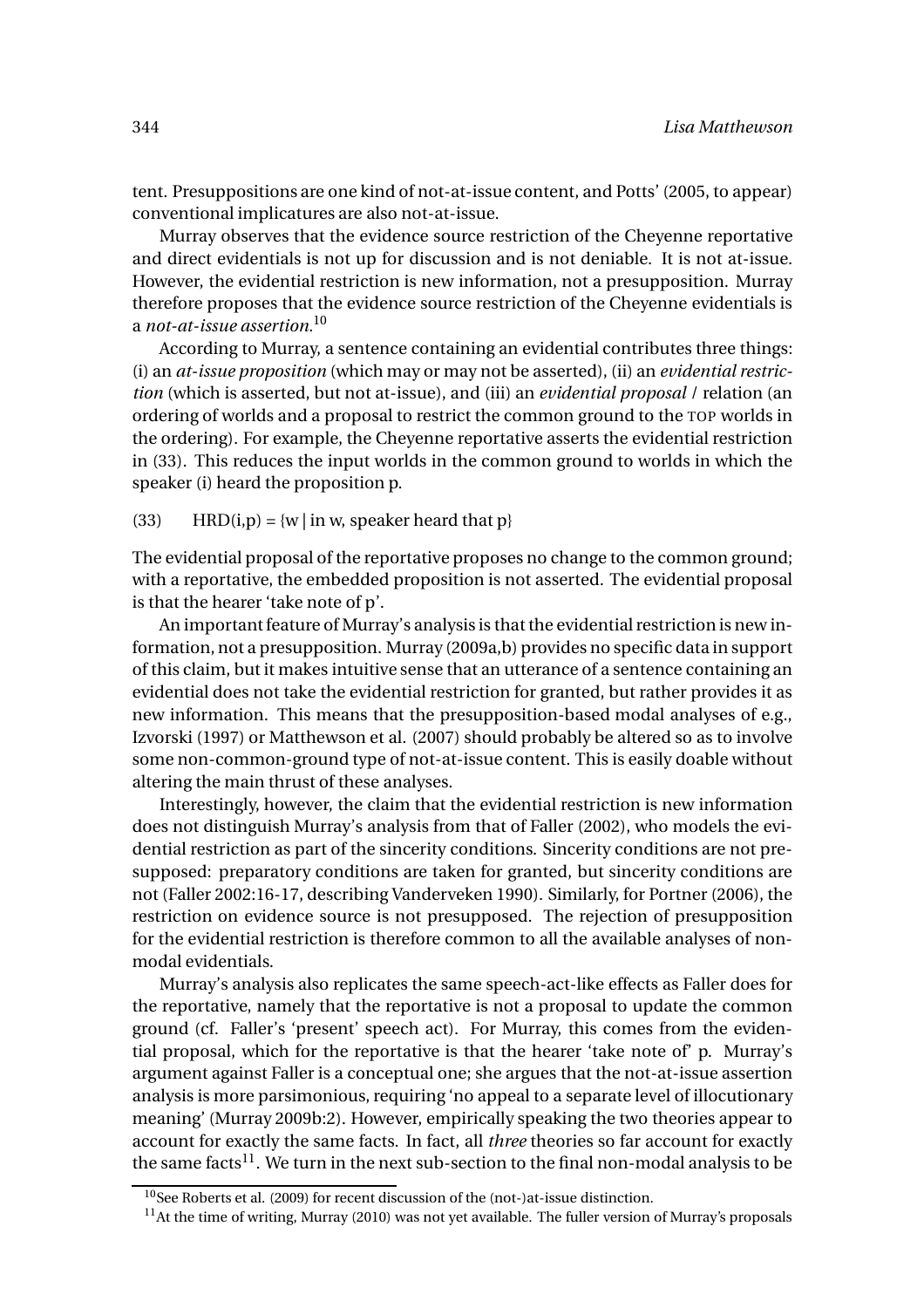considered, that of Davis et al. (2007).

#### **4.4** *Lákw7a* **as signaling the lowering of the quality threshold**

According to Davis et al. (2007), evidentials are illocutionary force operators which function to change the *quality threshold* of the context in which they are uttered. The quality threshold corresponds, roughly speaking, to the level of certainty a speaker must have to assert a proposition: a speaker can only felicitously assert p if the probability of p is greater than the current quality threshold in the context. An evidential can lower the quality threshold so the speaker can assert something when she only has indirect evidence for its truth. Thus, Davis et al. allow propositions to be 'asserted' when the speaker is less than fully certain, and evidentials indirectly signal this.<sup>12</sup>

Applying Davis et al.'s analysis to *lákw7a* would work as follows. First, evidentials specify an evidence source; this is given in (34).

(34) Uttering *S*[*lákw7a*] commits the speaker to the existence of a situation in which he receives sensory-non-visual evidence for [[*S*]]. (cf. Davis et al. 2007:9)

Next, Davis et al. define a function which associates evidence types with probabilities:

(35) Let  $\varphi_{\text{lákw7a}}$  be the proposition that a situation in which an agent obtains *lákw7a*type evidence for *p* is also a situation in which *p* is true.  $\mu$  maps context-morpheme pairs to probabilities:  $\mu_c$  (*lákw7a*) =  $P_c$  ( $\varphi$ <sub>*lákw7a*)</sub>

(35) reflects the idea that for each situation, there may be a different probability that sensory-non-visual evidence for a proposition *p* entails that *p* is true. For example, in a context c where the *lákw7a-*type evidence is fairly reliable, *µ<sup>c</sup> lákw7a* might equal .9. The evidential then changes the contextually-given quality threshold from whatever it was to the value given by  $\mu_c \ell \hat{a} \hat{k} w \hat{a}$ . The reader is referred to Davis et al.'s paper for remaining technical details, which I do not have space to spell out here.

The threshold-changing analyses successfully accounts for the core fact that *lákw7a-*type evidentials are compatible with any certainty level. Although all prejacents are asserted on Davis et al.'s analysis, 'assertion' is now relativized so that given an appropriately low quality threshold, a speaker is not committed to the truth of their assertions. As the Davis et al. analysis is an illocutionary one, it will also account for the non-cancelability and non-deniability of the evidence source. Again we see that empirically, all the core facts of *lákw7a* are accounted for.

My question for the quality threshold analysis is a conceptual one, namely whether we need all these steps. Under the quality threshold analysis, the evidential still lexically encodes evidence type. Evidence type, plus the reliability of that type of evidence in the particular discourse context, leads to a shift in the quality threshold by the right

does involve some empirical differences with Faller's analysis (Sarah Murray, p.c.).

 $12$ According to Davis et al., epistemic modals differ from evidentials in not being able to change the quality threshold. However, 'both the evidential and modal strategies are likely to be fueled by the same fact about the epistemic state of the speaker', namely that the speaker lacks the required level of certainty to outright assert the prejacent (2007:84). Davis et al. note (2007:84-85) that the speaker's choice of whether to choose an evidential or an epistemic modal 'is likely to be governed by the question of whether the evidence source is relevant at that point in the discourse.'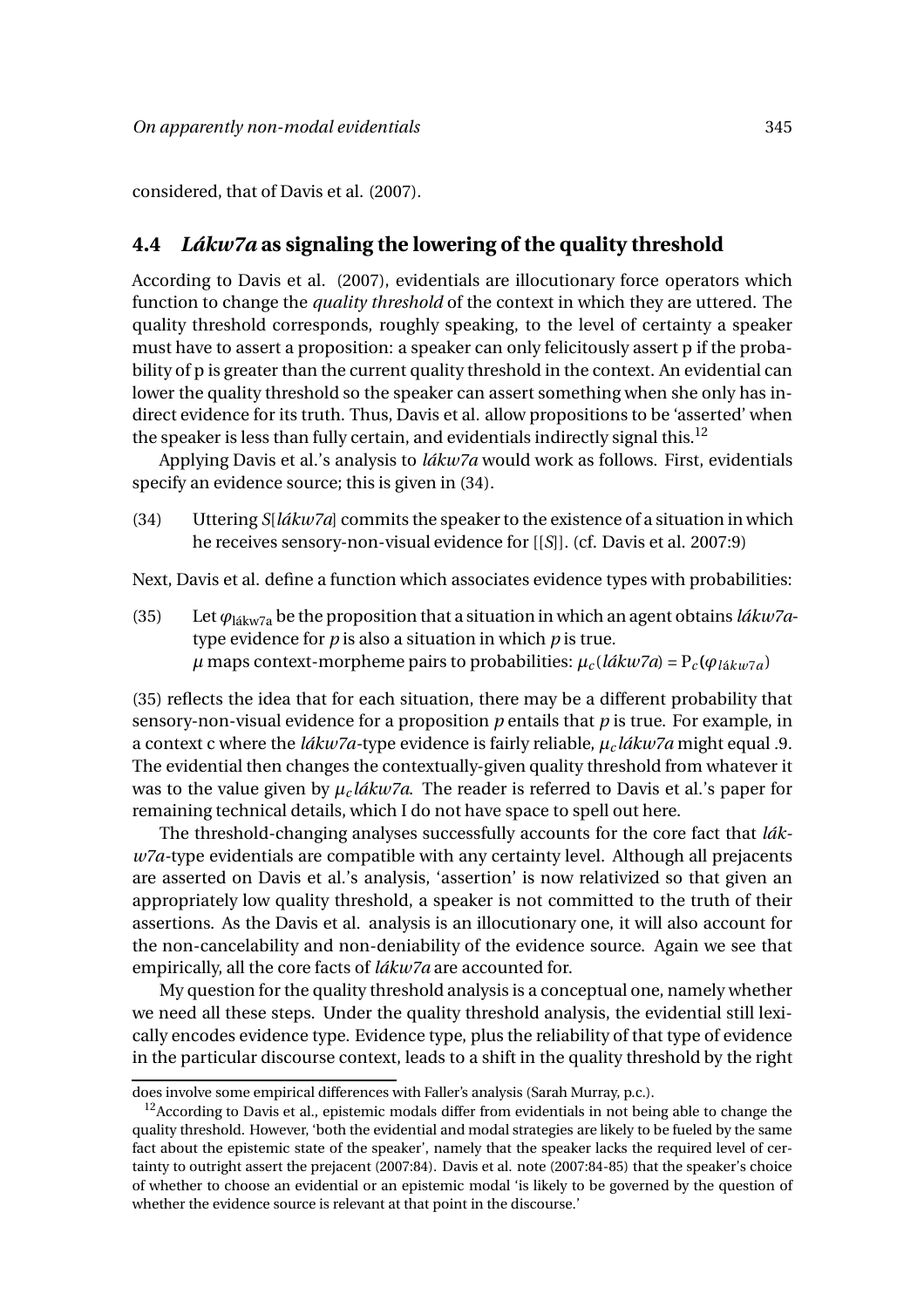amount so that one can felicitously assert p. This implies that for each context, there is a way to determine what the quality threshold is, how reliable the evidence is, and therefore how much the quality threshold needs to shift.

However, in any given context, it is unclear that the hearer has any way of knowing how reliable the speaker's evidence is. For example, if I use a reportative, you have no way of knowing whether the report I heard was uttered by a reliable or an unreliable person. So the values for  $\mu_c$ REPORT and  $P_c(\varphi_{REPORT})$  are known only to the speaker. All the hearer knows is that the speaker has a certain type of evidence for p, and that the probability of p may be less than the current quality threshold.

I therefore suggest that instead of adopting contextually-given function values, it is simpler – and even more correct – to say that non-modal evidentials leave probability entirely vague. A simpler analysis is one where the function of the evidential is purely to encode evidence type, and no information is given about certainty level. This fits with an evidential like *lákw7a,* which allows any certainty level from 0% up to 100%, and for which the hearer usually has no way of guessing the speaker's certainty level. This accords well with, for example, Portner's analysis, which dispenses with the idea that all declaratives perform assertions. *Lákw7a-*propositions are simply placed into a set of propositions for which a certain type of evidence exists. Propositions in that set may have any probability of being true, from 0 to 1.

To summarize this section, I have argued that the choice between the different approaches to non-modal evidentials has no significant empirical consequences. This is interesting in itself, because proliferation of frameworks in the absence of significant empirical differences is perhaps not ideal. In the next section I turn to an empirical problem posed by *lákw7a* for the available non-modal analyses of evidentials.

### **5 The evidence source of** *lákw7a*

In section 3 I gave a brief and simplified characterization of the restrictions *lákw7a* places on evidence source. In this section I investigate evidence source in more detail. I will argue that *lákw7a* is subject to both a positive and a negative restriction with respect to evidence source; these are given in (36i,ii) respectively. I will provide an analysis of these restrictions which requires *lákw7a* to operate at the event level (rather than, say, at the speech-act level).

- (36) i. *Lákw7a* requires sensory evidence for the proposition.
	- ii. *Lákw7a* disallows visual evidence of the eventuality itself.

The distinction between evidence for the *proposition* and evidence of the described *eventuality* is crucial here. I will provide data below illustrating the difference, but the idea is that we must distinguish between cases where a speaker has witnessed the event itself, and cases where the speaker has any other kind of evidence (for example, some results of the event) which leads her to conclude that the proposition might be true.<sup>13</sup>

The restrictions in (36) make a number of predictions, outlined in (37). In the next sub-section I show that these predictions are upheld.

<sup>&</sup>lt;sup>13</sup>See Nikolaeva (1999) for the claim that evidentials can restrict the speaker to only having evidence of the results of an event rather than the event itself.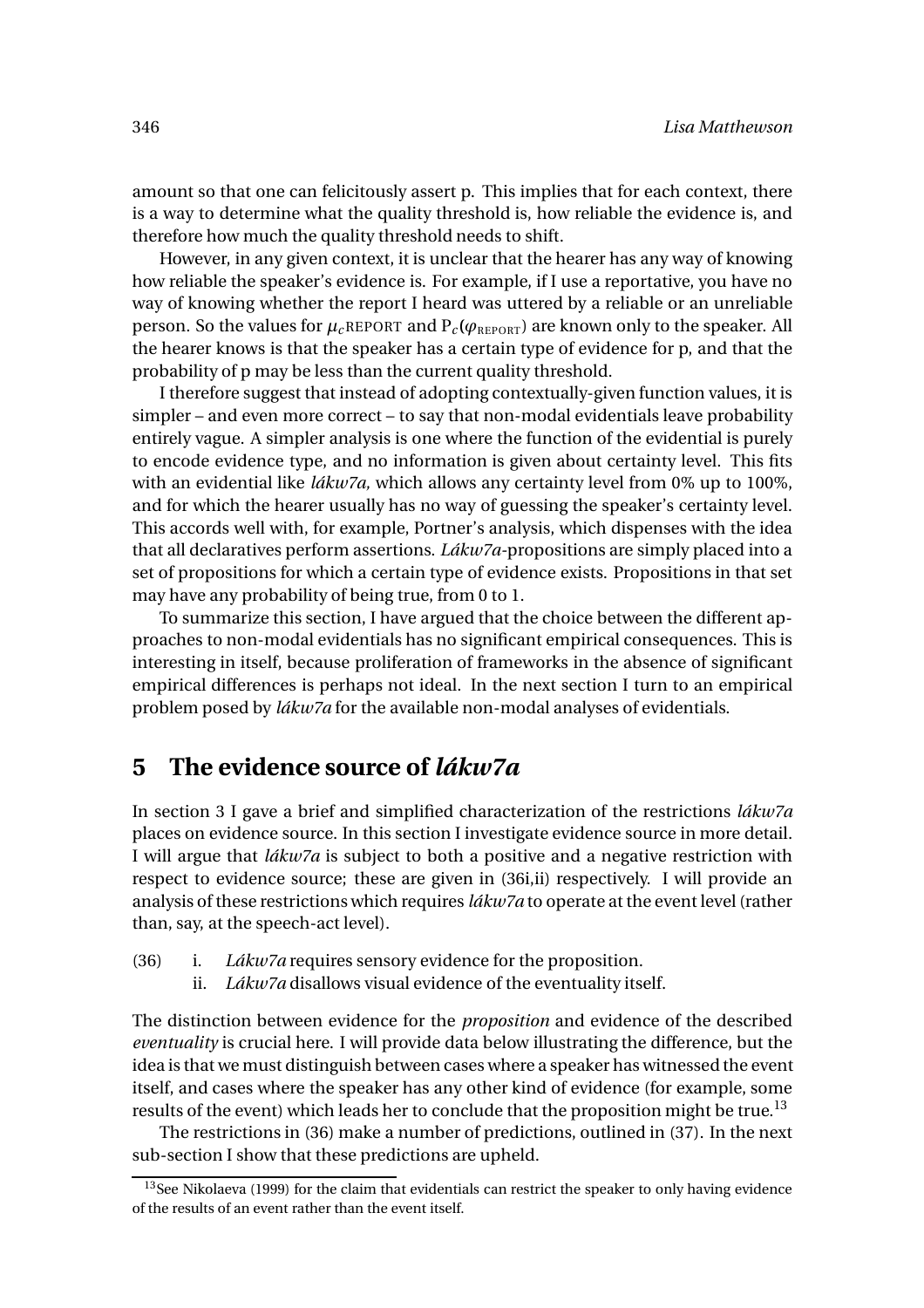- (37) *Lákw7a* should allow:
	- i. Non-visual sensory evidence of the eventuality.

ii. (Any kind of) sensory evidence of the results (or precursors) of the event. *Lákw7a* should disallow:

- iii. Visual evidence of the eventuality itself.
- iv. Pure inference or reasoning.

#### **5.1** *Lákw7a***'s evidence source: The data**

We saw above that *lákw7a* is felicitous with any kind of non-visual, sensory evidence of the eventuality, including hearing, taste, smell and touch (see (12)). This much confirms prediction (37i). As will become important below, the requirement that the evidence be non-visual does not entail that the evidence of the event is 'indirect'. In (38), the proposition is that the object smells, and the evidence is olfactory. The evidence could not be more direct.

(38) cw7ucw *lákw7a* smell *lákw7a* 'That smells.'

Similarly, in (39) the proposition is that the radio is too loud, and the evidence is auditory. This is direct evidence for the proposition being advanced.

(39) wenacwts-7úl *lákw7a* ti=radio=ha loud-too *lákw7a* DET=radio=EXIS 'The radio is too loud.'

The second prediction of the double restriction on *lákw7a,* (37ii), is that any kind of sensory evidence from results of the eventuality should be permitted, including visual evidence. This is illustrated in (40-42). In (40), the speaker did not witness how long the object was under the water, but feels the dryness, the results of the event.

(40) cw7áy=t'u7 *lákw7a* k=s=cin'=s NEG=just *lákw7a* DET=NOM=long.time=3SG.POSS DET=NOM=be kw=s=wá7 l-ti-qú7=a– in=DET=water=EXIS IMPF=just IMPF dry wá7=t'u7 wa7 k'ac 'It couldn't have been under the water long – it's dry!

In (41-42), the sensory evidence of the results of the event is visual. *Lákw7a* is felicitous here because the negative restriction on *lákw7a* only rules out visual evidence of the *event itself*.

(41) *Context: You had five pieces of ts'wan [wind-dried salmon] left when you checked yesterday. Today, you go to get some ts'wan to make soup and you notice they are all gone. You are not sure who took them, but you see some ts'wan skins in John's room.* ts'áqw-an'-as *lákw7a* i=ts'wán=a k=John

eat-DIR-3ERG *lákw7a* DET.PL=ts'wan=EXIS DET=John 'Looks like John might have eaten the ts'wan.'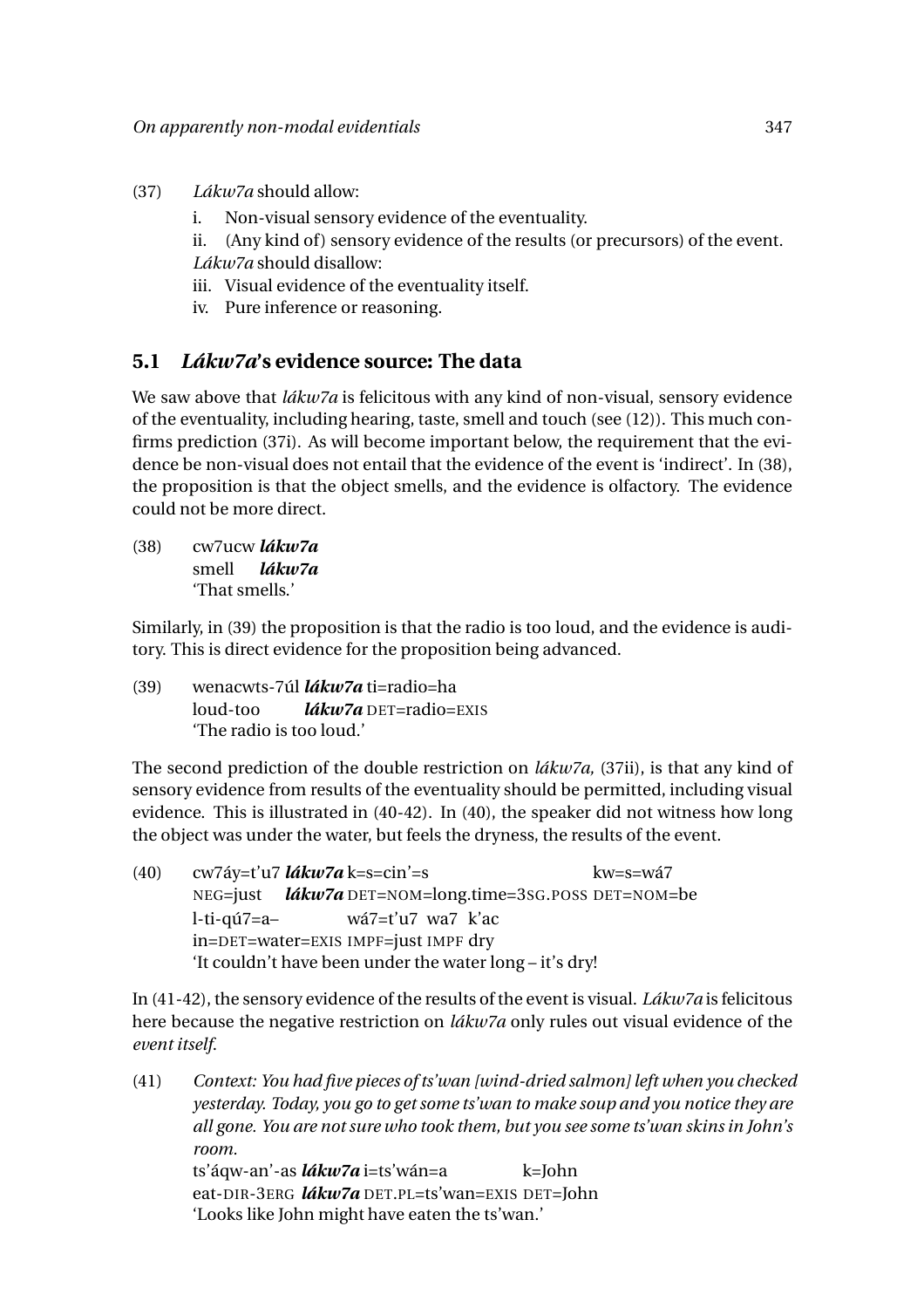(42) *Context: You are a teacher and you come into your classroom and find a nasty picture of you drawn on the blackboard. You look around and you see that only one child has got chalk dust on her hands, Sylvia.* nilh *lákw7a* s=Sylvia FOC *lákw7a* NOM=Sylvia DET=do(CAUS)-TOP ku=xílh-tal'i 'Sylvia must have done it.'

(43-44) are further instances of seeing the results of an event, in these cases an event for which direct evidence would be auditory.

- (43) *Context: You don't have your hearing aid in and you can't hear much. The radio is on and you see that your grandkids are kind of wincing and one has her fingers in her ears.* wenácwts=t'u7 *lákw7a* ti=radio=ha loud=just *lákw7a* DET=radio=EXIS 'The radio must be too loud.'
- (44) *Context: You are watching through the glass at your daughter's dance class. They have two kinds of music that they play: rock and roll, and Tchaikovsky, the Dance of the Sugar Plum Fairy. You can't hear the music but you see them dancing around like fairies.* nilh *lákw7a* Tchaikovsky k=wa FOC *lákw7a* Tchaikovsky DET=IMPF listen-APPL-3PL.ERG k'al'an'-min'-ítas 'They must be playing Tchaikovsky.'

And (45) shows that as predicted, sensory evidence of the *precursors* (rather than the results) of an event is also allowed.<sup>14</sup>

 $(45)$ oh going.to *lákw7a* rain very=just IMPF ache o, cuz' *lákw7a* kwis, kéla7=ť u7 wa7 qwál'qwel't i=nqweqwú7lh=a DET.PL=bone=EXIS 'Oh, it's going to rain, my bones are really aching.'

(46-48) show that visual witness of the eventuality itself is disallowed (prediction (37iii). (46) is only acceptable if the speaker hears, rather than sees, symptoms of the sickness.

(46) áols-em=lhkacw *lákw7a* sick=2sg.SUBJ *lákw7a* 'You must be sick.' *Rejected if the speaker sees someone is shivering and sweaty. Accepted if the speaker hears them coughing.*

(47) is acceptable if one only sees John's lights, not John himself, and a similar comment is given by the consultant for (48).

<sup>&</sup>lt;sup>14</sup>Thanks to an anonymous reviewer for a comment which inspired me to discuss evidence which temporally precedes the event. The generalizations in (36) predict that visual 'precursive' evidence will also permit *lákw7a* (for example, seeing black clouds gathering as a precursor to rain). This has not yet been tested.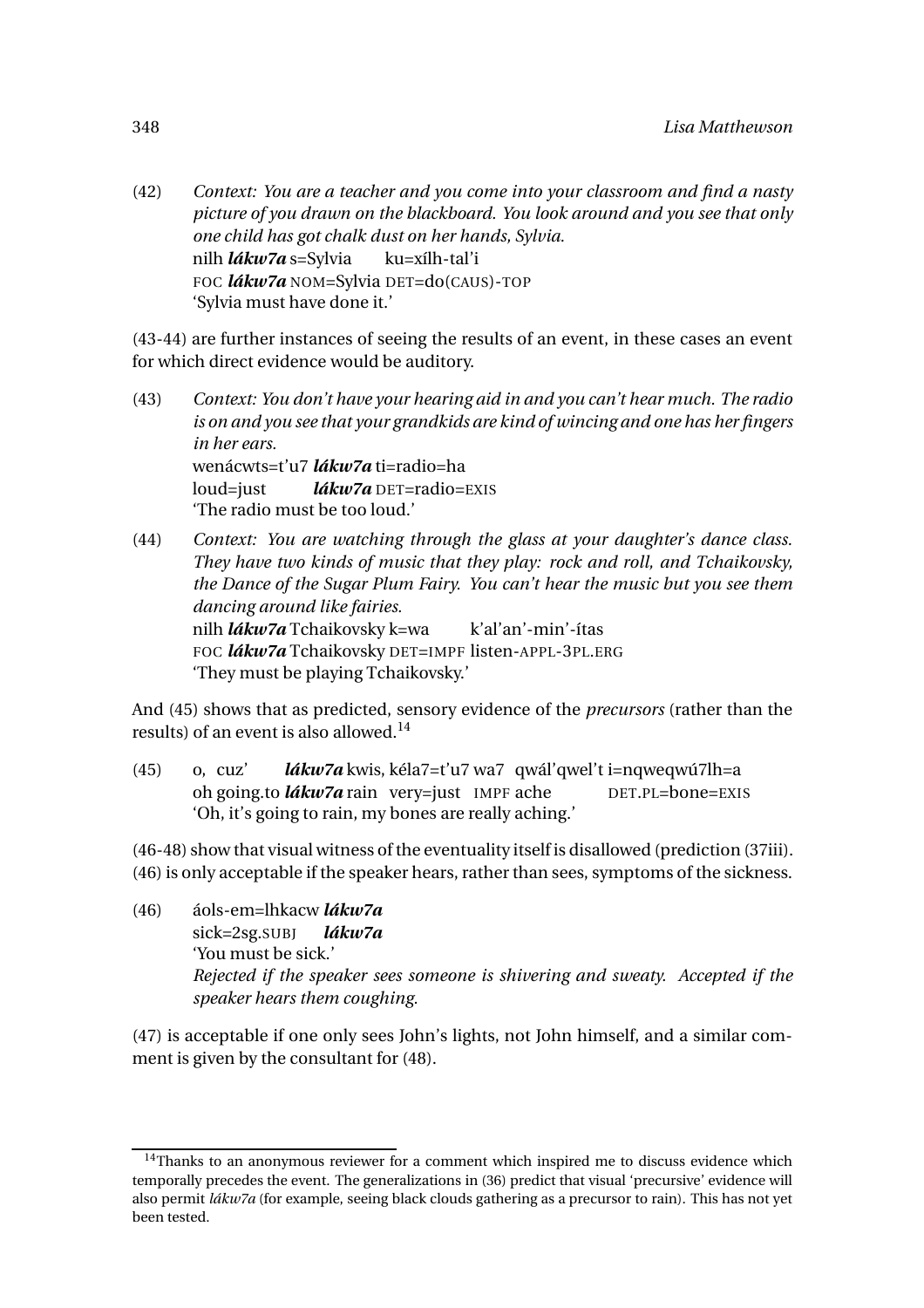- (47) *Context: A is driving past John's house with B and sees John's lights are on.* wá7 *lákw7a* l=ta=tsítcw-s=a be *lákw7a* in=DET=house-3SG.POSS=EXIS NOM=John s=John 'John must be home.' Consultant's comment: "Okay, 'cause you don't really see him."
- (48) tsicw *lákw7a* kwam go *lákw7a* take(MID) NOM=Laura DET.PL=ts'wan=EXIS DEIC box=EXIS s=Laura i=ts'wán=a láku7 xétsem=a 'Laura took some ts'wan from the box.' Consultant's comment: "Okay if she didn't see her doing it."

An interesting subtlety confirms the distinction between visual evidence of the *eventuality itself* as opposed to its *results.* In (49-50), the speaker has visual evidence of the result state encoded by the predicate, and the utterances are infelicitous. They contrast with the data in (41-42), where the visual evidence was not entailed by the predicate, but merely contextually counted as a result of the event.

- (49) *Context: You are waiting for Billy to arrive. You suddenly see that he's here.* #t'iq arrive *lákw7a* DET=Billy *lákw7a* k=Billy 'Billy must've arrived.'
- (50) *Context: You needed a door put in. You come home and you see the door is in.* #lan already *lákw7a* STAT-made DET=door=EXIS *lákw7a* es-máys ti=séps=a 'The door must've been made.'

The final prediction of the restrictions on *lákw7a,* (37iv), is that pure inference or reasoning is disallowed. This is correct, as shown in (51-53), where in each case the speaker is using inference or reasoning rather than having sensory evidence for the prejacent proposition.<sup>15</sup>

(51) *Context: You are a teacher and you come into your classroom and find a nasty picture of you drawn on the blackboard. You know that Sylvia likes to draw that kind of picture.* #nilh *lákw7a* s=Sylvia FOC *lákw7a* NOM=Sylvia DET=do(CAUS)-TOP ku=xílh-tal'i 'It must have been Sylvia who did it.' (Corrected to inferential *k'a*). (52) *Context: I show you a coin and three cups. I put the coin under one of the cups and then I mix them around so you can't see any more which one it's under. I ask you to guess. You guess one cup, and I lift it up and show you that it's not under there. You guess a second one, the same. You point at the last cup and say:* #láti7 *lákw7a* lh=as legw

there *lákw7a* COMP=3SBJN get.hidden

'It must be under that one.' (Volunteered with inferential *k'a.)*

<sup>&</sup>lt;sup>15</sup>Data such as these show that *lákw7a* is not licensed by just anything which is invisible; cf. van Eijk (1997:172). For example, the event in (53) is invisible, but is ruled out because the speaker has only inferential, rather than sensory, reasons for stating that her daughter is currently above the Pacific.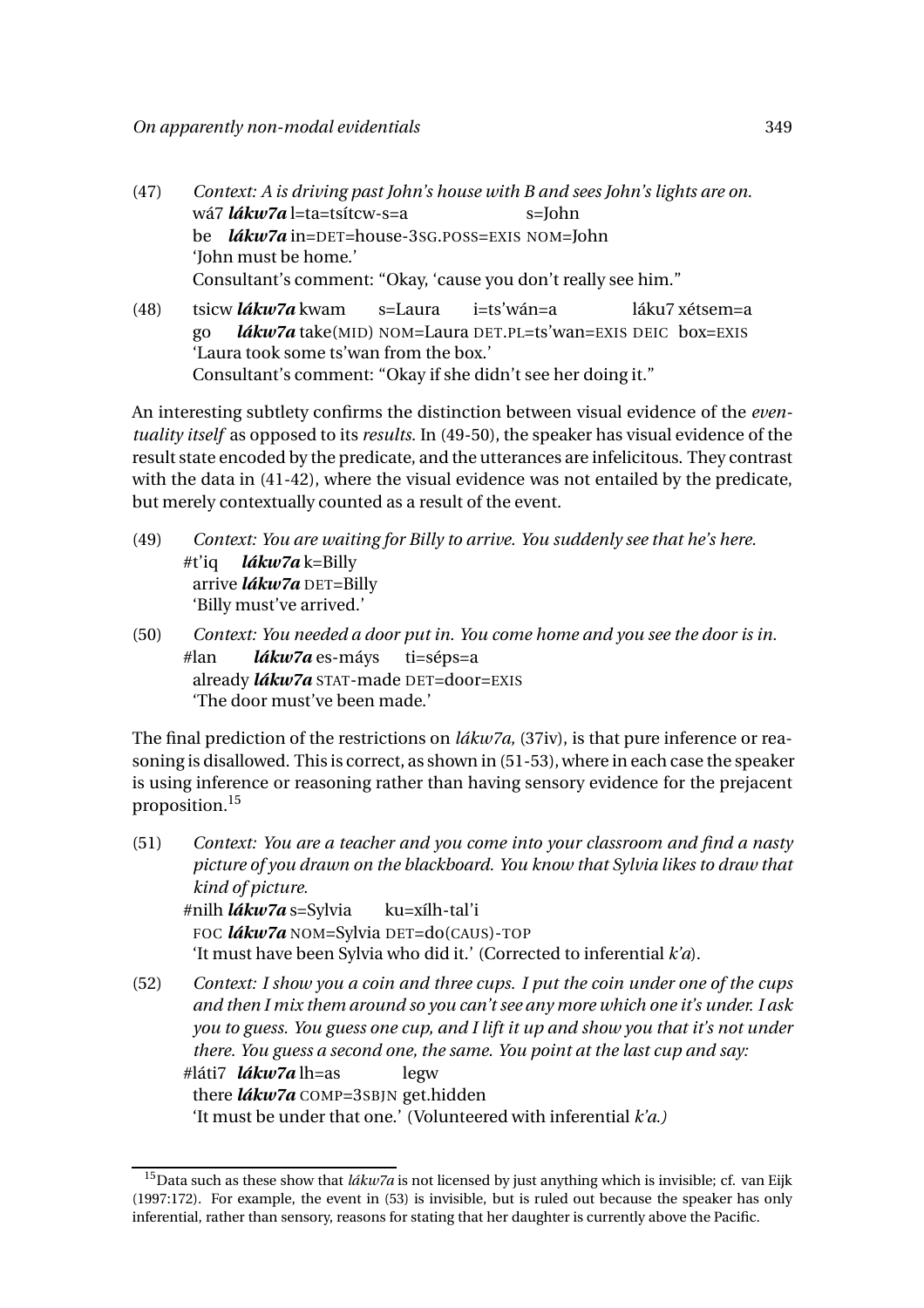(53) *Context: You take your daughter to the airport for a flight to Hawaii. You see the plane take off. Three hours later your son asks you where your daughter is (he's forgotten she was going on holiday today).*  $\#c\acute{a}7$ -s=a high-3POSS=EXIS *lákw7a* DET=big-EXIS water COMP=3SBJN be *lákw7a* ti=xzúm=a qu7 lh=as wá7 'She's above the Pacific.' (Fine with inferential *k'a.*)

To summarize the generalizations about evidence source, we have seen that *lákw7a* requires that the speaker have sensory evidence for the proposition, but disallows visual evidence of the eventuality.<sup>16</sup> In the next sub-section I will show that *lákw7a* does not fit with traditional categorizations of evidence source, and argue for an analysis along the lines of Faller (2003), Chung (2005, 2007).

#### **5.2** *Lákw7a* **'s evidence source: Analysis**

Willett's (1988:57) categorization of evidence types is given in (54), with the types of evidence allowed by *lákw7a* highlighted.



*Lákw7a* does not fit into this classification; the traditional division into 'direct' vs. 'indirect' evidence fails for *lákw7a,* since *lákw7a* allows both direct perception of the event (as long as it's non-visual), and indirect evidence (as long as it's sensory).

More broadly, the traditional classifications of e.g., Willett (1988) and Aikhenvald (2004) (and much work which builds on these) conflate two different issues: first, what *means* (sense(s), reasoning) the speaker uses to gain knowledge of the eventuality, and second, whether the speaker directly perceived the *eventuality itself* (as opposed to its results or precursors). For example, Aikhenvald's (2004) definition of 'direct' is that it involves 'speaker's sensory experience'. But the speaker can have sensory experience of results of the event - a type of *indirect* evidentiality. Once we realize that there are two distinct issues in evidence source, the need for a disjunctive statement of *lákw7a*'s restrictions makes a lot more sense. The restrictions are repeated in (55). (55i) restricts the means by which the speaker obtained their evidence, and (55ii) restricts perception of the eventuality itself.<sup>17</sup>

<sup>16</sup>*Lákw7a* shares similarities with the Gitksan sensory evidential *n'akw* (Peterson 2009, 2010), and with the Thompson Salish evidential *nukw* (Mackie 2010).

 $17$ Korean data in Lee (this volume) support the claim that evidentials may cross the direct/indirect boundary. Lee concludes from her data that evidentials do not have to distinguish evidence source.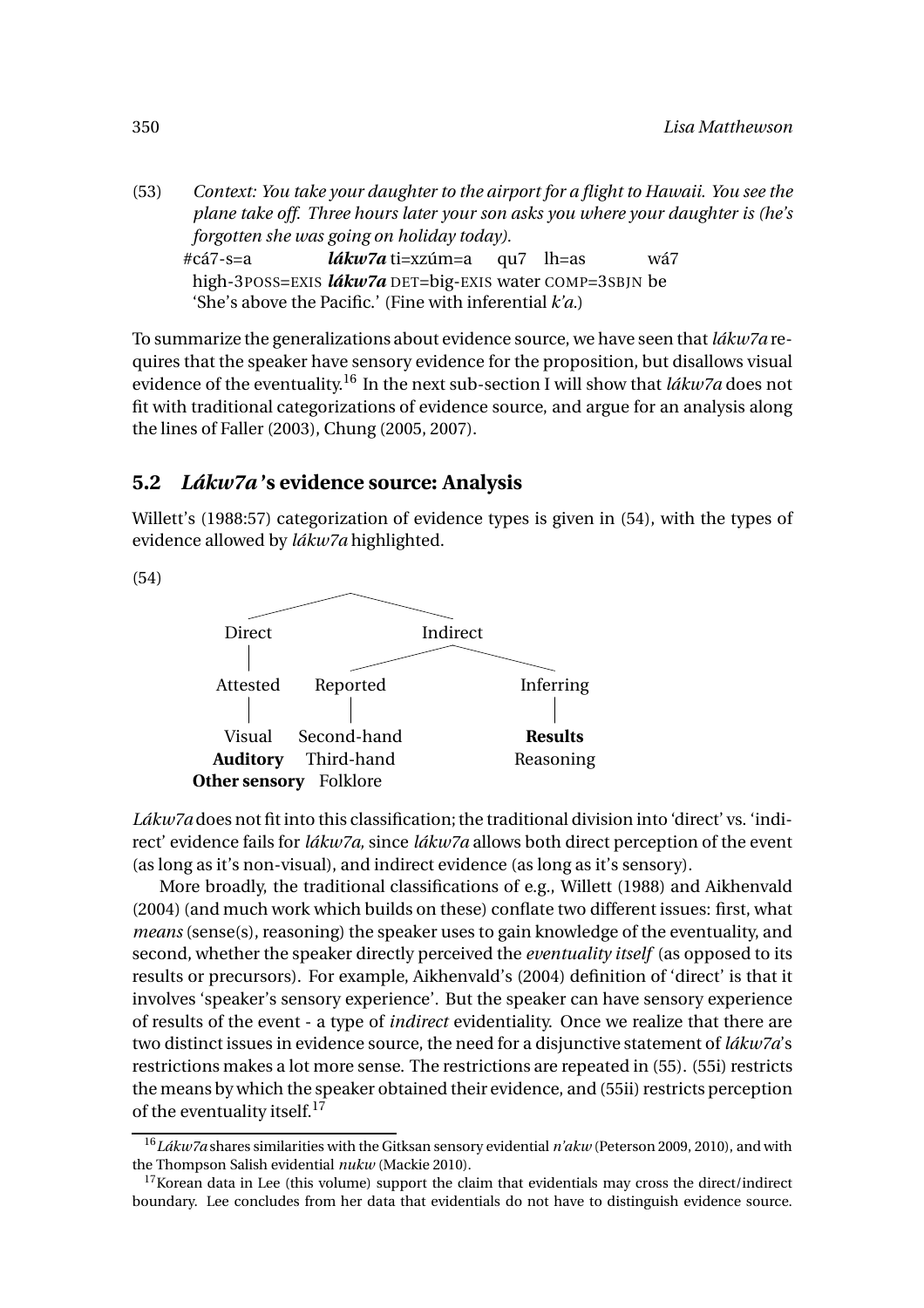- (55) i. *Lákw7a* requires sensory evidence for the proposition.
	- ii. *Lákw7a* disallows visual evidence of the eventuality itself.

In the remainder of this section I will provide an analysis for the restriction in (55ii), making use of the notion of the speaker's perceptual field (Faller 2003).

The first thing to note is that (55ii) is very reminiscent of the restriction on a Quechua past tense suffix *-sqa,* as analyzed by Faller (2003). According to Faller, *-sqa* requires that the event be outside the speaker's perceptual field at the topic time. Faller models this in terms of (at least partial) non-overlap between the event-trace and the speaker's perceptual trace at the topic time (see also Nikolaeva 1999 and Chung 2005, 2007 for similar ideas). Faller's lexical entry for *-sqa* is given in (56):

(56)  $\left[ \left[ -sqa \right] \right] = \lambda t_R \lambda P \lambda e$ .  $P(e) \wedge t_R < t_s \wedge \neg \forall < t, l > [t \subseteq t_R \wedge < t, l > \in e \text{-}trace(e) \rightarrow < t, l > \infty \}$ ∈ *P-trace(sp)*]

The P-trace is a function which maps an individual x onto x's perceptual field, for each time throughout their lifespan. (56) states that*-sqa* applied to a reference time, a predicate and an event, gives a value of true iff not all time-location (*<t,l>*) coordinates which are included in the spatio-temporal trace of the event at the reference time were included in the speaker's perceptual field. In other words, there is at least partial nonoverlap between the speaker's perceptual field and the event at the reference time. Chung (2005, 2007) adapts Faller's analysis to deal with the Korean evidential tense *-te;* see also Nikolaeva (1999) and discussion in Speas (2008).

*Lákw7a* differs from *-sqa* in a couple of ways, the most obvious being that *lákw7a* is not a tense marker. *Lákw7a* is also more specialized than *-sqa,* in that for *lákw7a*, the event must be outside the speaker's *visual* field at the topic time. The idea of non-overlap between the speaker's visual field and the event trace correctly allows the speaker of a *lákw7a-*clause to have non-visual sensory perception of the event itself. The final difference between *lákw7a* and *-sqa* is that *lákw7a* requires no overlap whatsoever (as opposed to partial non-overlap) between the speaker's visual trace and the event trace.

The non-visual-overlap condition is given in (57) for a context c and an event e, with reference time R. The V-trace is a function which maps an individual x onto x's visual perceptual field, for each time throughout their lifespan.

(57)  $[[\hat{a}k\omega7a]] = \lambda t_R \lambda P \lambda e$ .  $P(e) \wedge \forall *t*,*l* > [t \subseteq t_R \< *t*,*l* > \in e\text{-}trace(e) \rightarrow *t*,*l* > \notinfty]$ *V-trace*(s $p_c$ )]

Whether or not the precise analysis in (57) is correct, what is crucial is that the restrictions on *lákw7a must* make reference to the event argument. This was shown in section 5.1, where we saw that visual evidence is permissible if and only if the speaker sees results of the event, *not* the event itself. The consequence of this is that *lákw7a* must operate at the propositional level. This in turn sheds quite a bit of doubt on whether any of the analyses discussed in section 4 are applicable to *lákw7a.* In fact, Faller (2003) uses the fact that Quechua *-sqa* makes applies to the event argument as a motivation

However, given the argumentation here, Lee's results can be understood as implying that evidence source is a complex notion, and that evidentials may encode *only* evidence *source,* but do not have to encode *directness* ((non-)witness of the eventuality itself).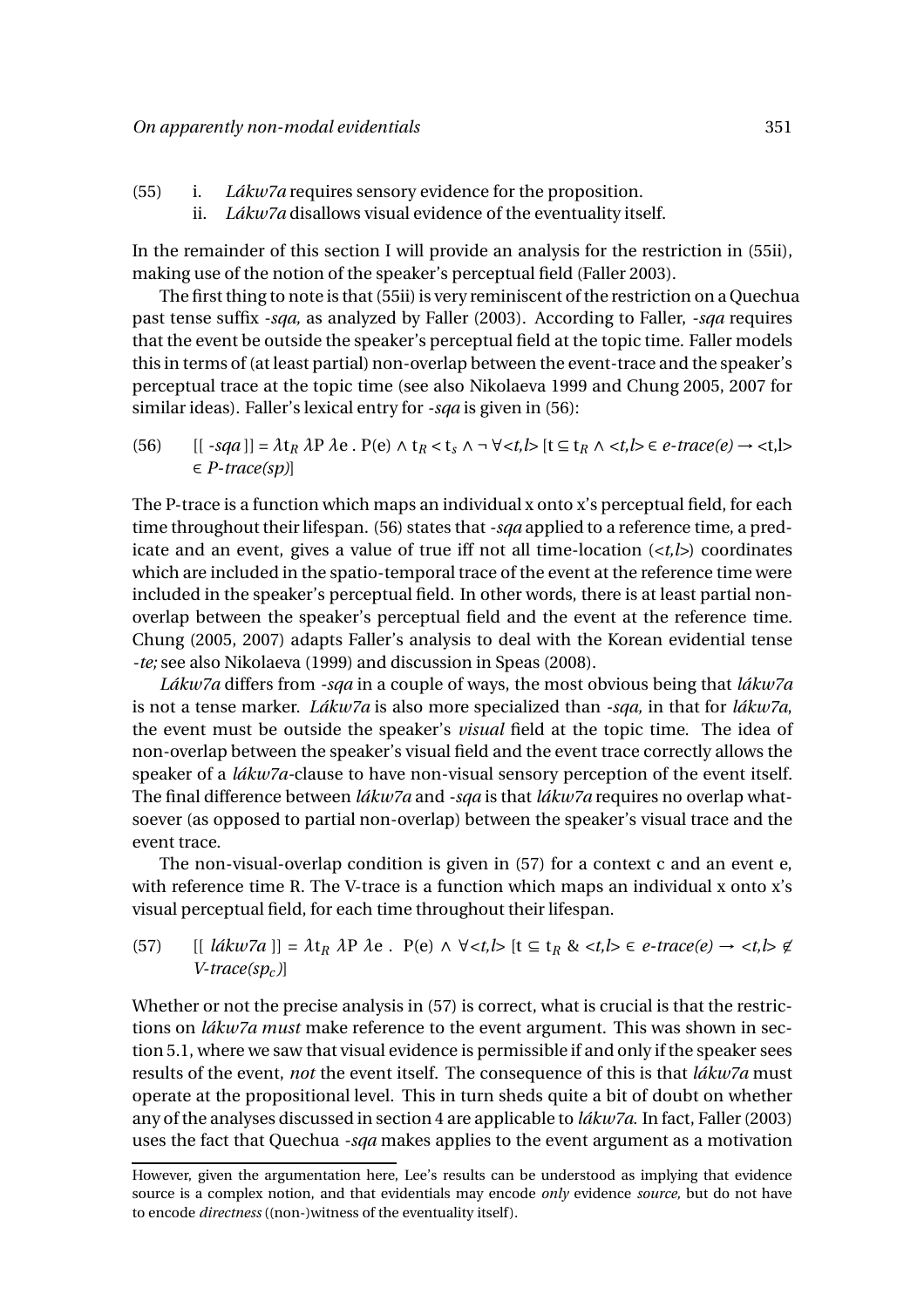to reject a speech-act level analysis of *-sqa*.

Another interesting result of (57) is that Faller uses the fact that *-sqa* merely locates the event trace with respect to the speaker's perceptual field to argue that *-sqa* is not an evidential. This is because *-sqa* does not directly encode anything about information source. However, *lákw7a is* an evidential: *lákw7a* also encodes a positive requirement on information source, namely that it has to be sensory. From this we can conclude that even for some true evidentials, the notion of (non-)overlap between the event-trace and the speaker's perceptual field is required. This is in line with what I argued above, namely that the traditional notion of direct vs. indirect evidence conflates two distinct issues, and that some evidentials require a twofold restriction on evidence source: a restriction on the means by which the speaker obtained the evidence, and also a restriction on whether the speaker perceived the eventuality itself. The former is taken care of a traditional lexical restriction on evidence source, while the latter is taken care of by Faller's (non-)overlap condition.

## **6** *Lákw7a* **might be a modal after all**

I have argued in this paper that although many facts about *lákw7a* are in line with available analyses of non-modal evidentials, there is one critical stumbling block to applying such analyses to *lákw7a,*namely the fact that *lákw7a* applies at the level of the event argument. It is hard to see how to reconcile the conclusions of section 5 with any of the analyses discussed in section 4, all of which assume that non-modal evidentials operate at a level above, or separate from, the proposition. In this final section I briefly outline an analysis whereby *lákw7a* is a modal evidential, after all. This idea is spelled out in more detail in Matthewson (2009, 2010), although I argue for it there on the basis of different evidence, some of which is alluded to below.

Recall the core empirical differences between modal and non-modal evidentials, as outlined in sections 2 and 3: non-modal evidentials are felicitous when their prejacent is known to be true, and when it is known to be false. This is not normally the case for epistemic modals, as shown in (5, 14) above. However, neither of these arguments hold up when examined more closely. First let's take the claim that epistemic modals are infelicitous when their prejacent is known to be true. This is falsified by von Fintel and Gillies (2010), who give data such as in (58).

(58) Chris has lost her ball, but she *knows* with full certainty that it is in either Box A or B or C She says: The ball is in A or B or C. It is not in A ... It is not in B. So, it must be in C. (von Fintel and Gillies 2010:362)

von Fintel and Gillies argue that *must p* is infelicitous not when the speaker is certain about p, but rather when the speaker's evidence for p is *direct.* In other words, *must* contains indirect evidential semantics. This explains the contrast between (58) and (59); in (59), the evidential source requirement of *must* is violated, while in (58) it is not.

(59) [Seeing the pouring rain.]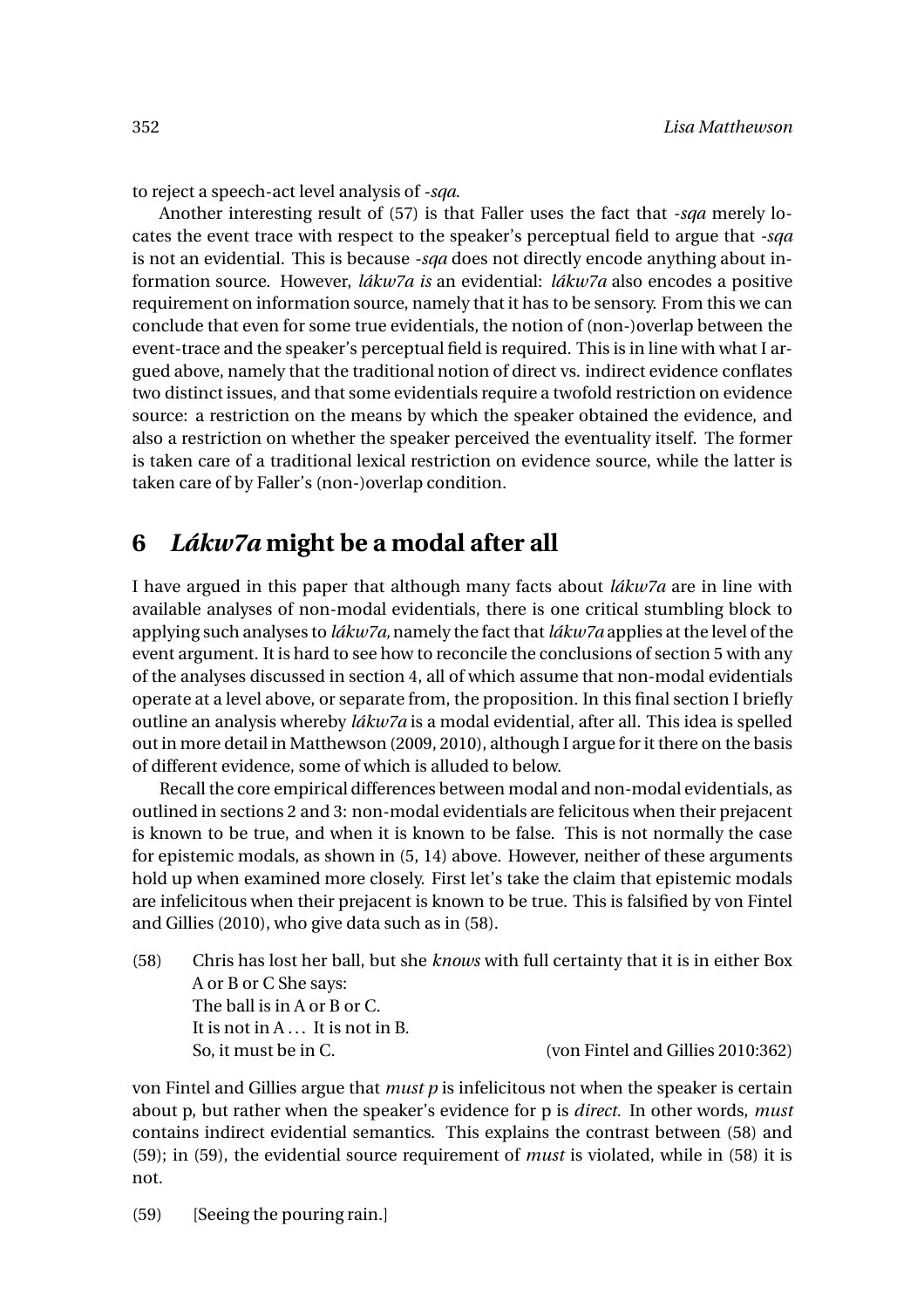It's raining. ??It must be raining. (von Fintel and Gillies 2010:353)

These data show that the test involving truth of the prejacent is invalid as a way of showing that an evidential is non-modal. It can only show that an evidential has different evidence requirements from some other modals.

As for whether or not the speaker can know the prejacent to be false, this also provides no evidence against the modal status of an evidential. This follows from the analysis in Kratzer (2010), according to which there are at least two different types of conversational backgrounds for 'epistemic' modals: *realistic* and *informational,* with only the former ruling out a known-to-be-false prejacent. The realistic/informational distinction is given in (60-61).

- (60) A realistic conversational background for an evidential: a function f such that for all w in the domain of f, there is a body of evidence in w that has a counterpart in all  $w' \in \bigcap f(w)$ . *in view of the available evidence; given the evidence* (Kratzer 2010:12)
- (61) An informational conversational background: a function *f* such that for any *w* in the domain of f,  $f(w)$  represents the content of some salient source of information in *w*. *according to the content of ...* (Kratzer 2010:13)

(62) has a realistic conversational background; it asserts that in all worlds in which there is the same rumour as in the actual world, Roger was elected chief. Since the actual world is a world in which there is this rumour, the speaker of (62) makes a strong claim about the actual world, and cannot know that the prejacent is false.

(62) *Context: There is a rumour that Roger has been elected chief.* Given the rumour, Roger must have been elected chief.

(63) has an informational conversational background;it asserts that in all worlds which are compatible with the content of the rumour, Roger was elected chief. This is a claim about what the rumour says, not a claim about whether Roger was elected in the actual world. Unlike (60), (61) is felicitous even if the speaker is sure that Roger was not elected chief.

(63) *Context: There is a rumour that Roger has been elected chief.* According to the rumour, Roger must have been elected chief.

Given that informational epistemic modals are felicitous if p is known to be false, the false-prejacent test is invalid as a way of showing that an evidential is non-modal. It can only show that the evidential may be restricted to having an informational conversational background.<sup>18</sup>

These are not the only two tests for the (non-)modal status of an evidential, and

<sup>18</sup>Kratzer (2009) argues exactly this, namely that the St'át'imcets reportative *ku7* has an evidential conversational background (and is therefore incompatible with the speaker knowing that p is false), while the German reportative *sollen* has an informational conversational background (and is therefore compatible with the speaker knowing that p is false).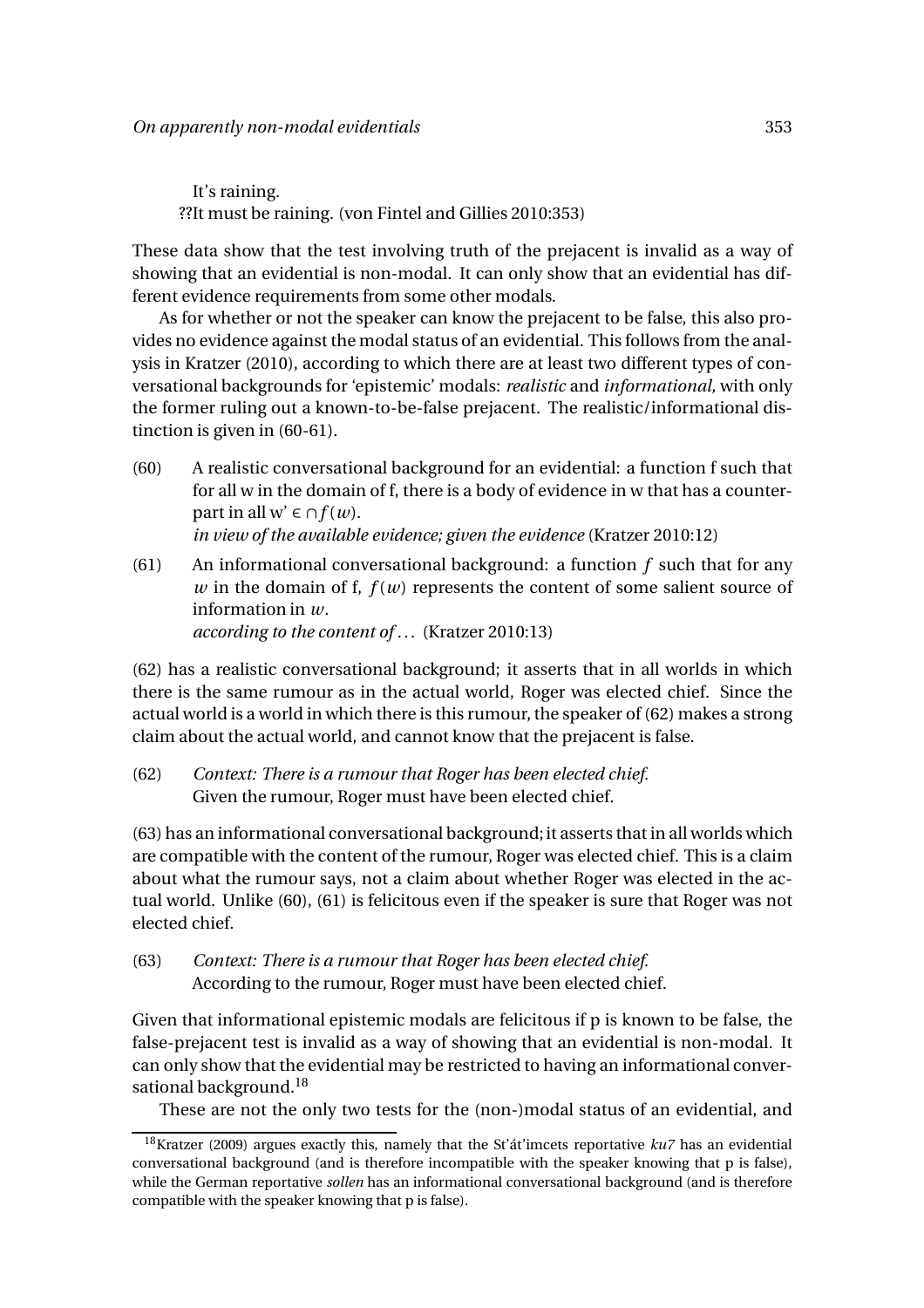space does not permit me to give a full defence here of the claim that *lákw7a* is a modal (see Matthewson 2009, 2010 for fuller argumentation). However, it is already significant that (a) the evidence source requirement of *lákw7a* suggests that it operates inside the proposition, and (b) the two major arguments for non-modality of an evidential are both invalid.

# **7 Conclusions**

In this paper I have argued for four main points. First, a range of current non-modal analyses of evidentials make equivalent empirical predictions with respect to the core features of the set of evidentials they are designed to account for. The choice between them must therefore be made on conceptual grounds. Second, traditional conceptions of evidence source conflate two separate issues: the means by which the speaker obtained their evidence, and whether or not the speaker directly witnessed the event itself. Third, the St'át'imcets evidential *lákw7a* sheds doubt on all the non-modal analyses examined (in spite of seeming at first to be amenable to all of them). The problem posed by *lákw7a* is that its evidence source restriction requires reference to the event argument, and as such *lákw7a* must operate at the propositional level. Finally, two of the main arguments for non-modal evidentials are invalid, and *lákw7a* may – in spite of its striking similarities with non-modal evidentials – be a modal after all. If the last claim is right, this would in turn cast doubt on all non-modal analyses, and open up the possibility that all evidentials in human language are modal in nature.

# **References**

- Aikhenvald, Alexandra 2004. *Evidentiality*. Oxford: Oxford University Press.
- Chung, Kyungsook 2005. *Space in Tense: The Interaction of Tense, Aspect, Evidentiality and Speech Act in Korean.* Ph.D. dissertation, Simon Fraser University.
- Chung, Kyungsook 2007. Spatial deictic tense and evidentials in Korean. *Natural Language Semantics* 15:187-219.
- Chung, Kyungsook 2010. Korean evidentials and assertion. *Lingua* 120:932-952.
- Davis, Christopher, Christopher Potts and Margaret Speas 2007. The pragmatic values of evidential sentences. *Proceedings of SALT XVII.* Ithaca, NY: Cornell University, 71- 88.
- Davis, Henry 2006. *A Teacher's Grammar of Upper St'át'imcets.* Ms., University of British Columbia.
- Déchaine, Rose-Marie 2007. The evidential base. Paper presented at *NELS* 38, University of Ottawa.
- Ehrich, Veronika. 2001. Was *nicht müssen* und *nicht können* (nicht) bedeuten können: Zum Skopus der Negation bei den Modalverben des Deutschen. *Modalität und*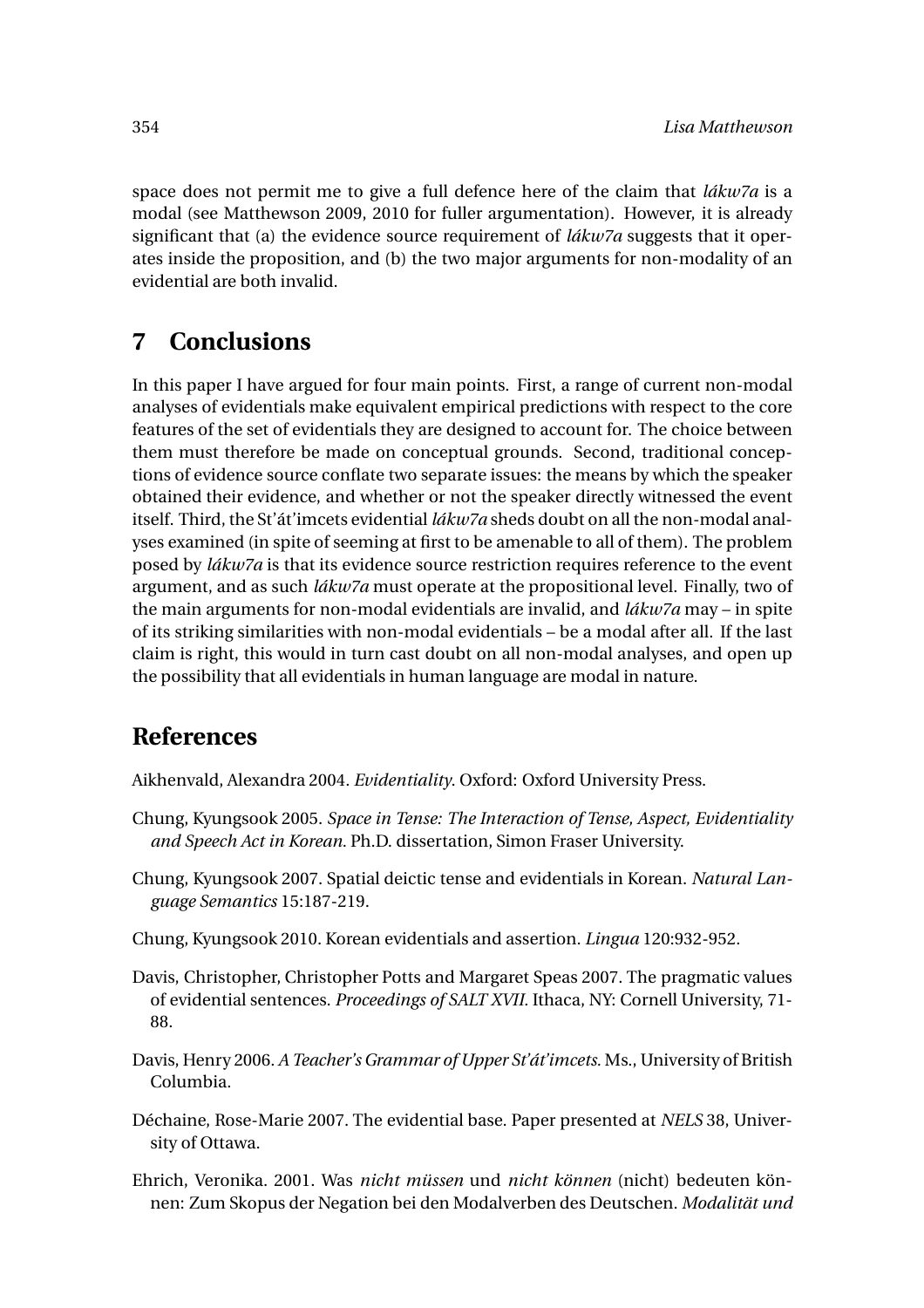*Modalverben im Deutschen,* Vol. 9 of *Linguistische Berichte Sonderhefte*, ed. by R. Müller und M. Reis, 149-176. Hamburg: Buske.

- van Eijk, Jan. 1997. *The Lillooet Language: Phonology, Morphology, Syntax.* Vancouver: UBC Press.
- van Eijk, Jan and L. Williams 1981. *Lillooet Legends and Stories.* Mount Currie, BC: Ts'zil Publishing House.
- Faller, Martina 2002. *Semantics and Pragmatics of Evidentials in Cuzco Quechua*. Ph.D. dissertation, Stanford.
- Faller, Martina 2003 Propositional- and illocutionary-level evidentiality in Cuzco Quechua. *Proceedings of SULA* 2, 19-33. Amherst, MA: GLSA.
- Faller, Martina 2006. Evidentiality above and below speech acts. To appear in *Functions of Language,* ed. by Paradis & L. Egberg.
- von Fintel, Kai 2003. Epistemic modals and conditionals revisited. Handout of a talk presented at the University of Massachusetts at Amherst, 2003.
- von Fintel, Kai and Anthony S. Gillies 2010. Must ... stay ... strong! *Natural Language Semantics* 18:351-383.
- Garrett, Edward 2001. *Evidentiality and Assertion in Tibetan*. Ph.D. dissertation, UCLA.
- Giannakidou, Anastasia 2005. 1998. *Polarity Sensitivity as (Non)veridical Dependency.* Amsterdam-Philadelphia: John Benjamins,
- Izvorski, Roumyana 1997. The present perfect as an epistemic modal. *Proceedings of SALT* VII: 222–239.
- Kratzer, Angelika 1991. Modality. In Dieter Wunderlich and Arnim von Stechow (eds.), *Semantics: An International Handbook of Contemporary Research.* Berlin: de Gruyter*,* 639-650.
- Kratzer, Angelika 2010. *Collected Papers on Modals and Conditionals,* chapter 2. To be published by Oxford University Press.
- Lee, Jungmee this volume. Evidentiality and temporality: A case study of *-te* in Korean.
- Lin, Jo-Wang 1998. On existential polarity *wh-*phrases in Chinese. *Journal of East Asian Linguistics* 7: 219-255.
- Lyon, John 2009. Grammatical restrictions on ironic interpretations of nominals in St'át'imcets. Paper presented at Semantics of Under-Represented Languages in the Americas 5, MIT.
- McCready, Eric and Nicholas Asher 2006. Modal subordination in Japanese: Dynamics and evidentiality. *U. Penn. Working Papers in Linguistics* 12 ed. by A. Eilam, T. Scheffler and J. Tauberer, 237-249.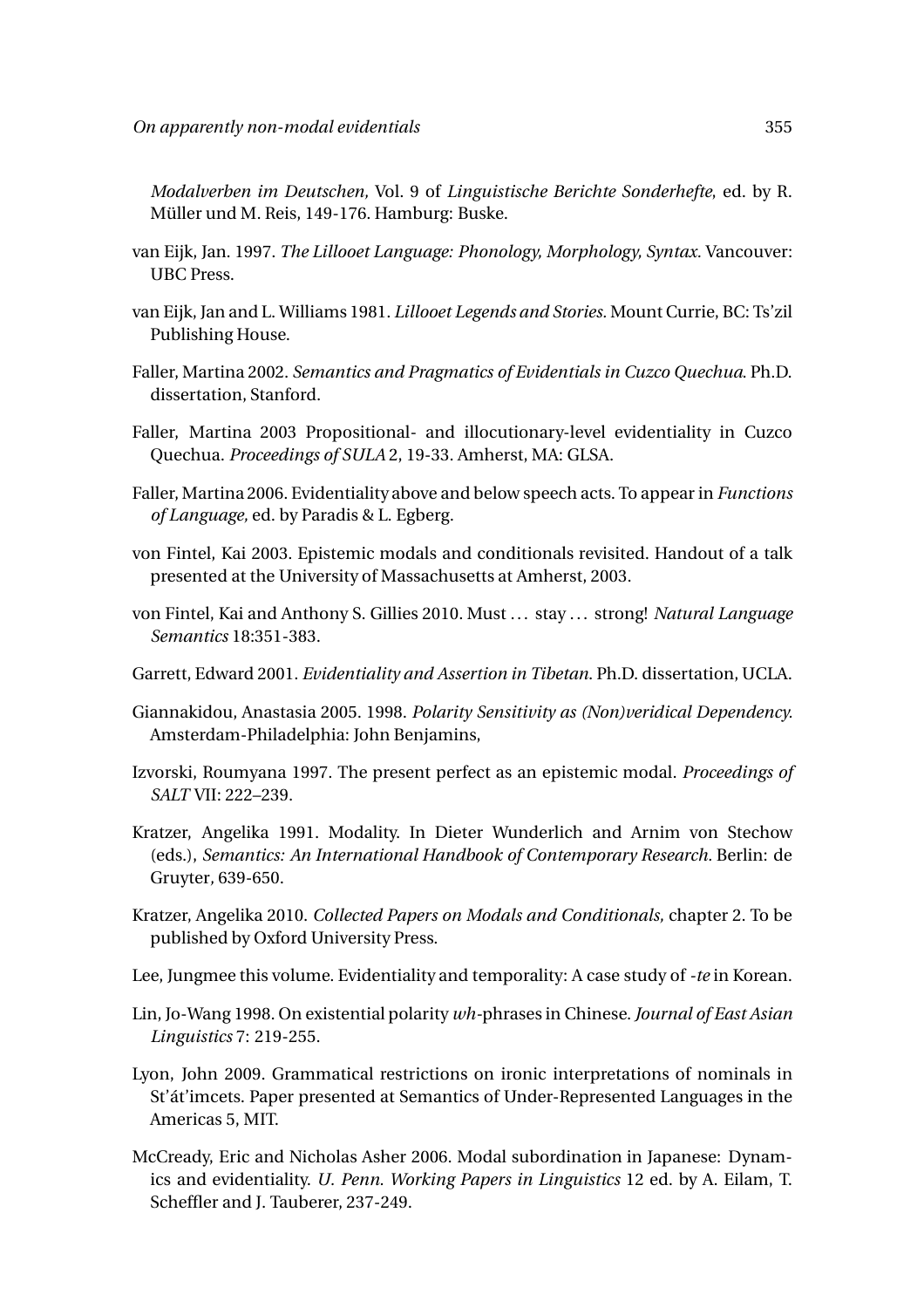- McCready, Eric and Norry Ogata 2007. Evidentiality, modality and probability. *Linguistics and Philosophy* 30:147-206.
- Mackie, Scott 2010. Sensory evidence in Thompson River Salish. Ms., University of British Columbia.
- Matthewson, Lisa 1998. *Determiner Systems and Quantificational Strategies: Evidence from Salish.* The Hague: Holland Academic Graphics.
- Matthewson, Lisa 2009. Are all evidentials epistemic modals, after all? Paper presented at the University of California, Santa Cruz, November 2009.
- Matthewson, Lisa 2010. Evidence about evidentials: Where fieldwork meets theory. Paper presented at Linguistic Evidence 2010, Eberhard Karls Universität Tübingen, February 2010.
- Matthewson, Lisa, Henry Davis and Hotze Rullmann 2007. Evidentials as epistemic modals: Evidence from St'át'imcets. *The Linguistic Variation Yearbook* 7:201-254*.*
- Murray, Sarah 2009a. Evidentials and questions in Cheyenne. In Suzi Lima (ed.), *Proceedings of SULA 5: Semantics of Under-Represented Languages in the Americas.* Amherst, MA: GLSA publications.
- Murray, Sarah 2009b. A Hamblin semantics for evidentials. In Satoshi Ito and Ed Cormany (eds.), *Proceedings from SALT XIX.*
- Murray, Sarah 2010. *Evidentiality and the Structure of Speech Acts*. Ph.D. dissertation, Rutgers.
- Nikolaeva, Irina 1999. The semantics of Northern Khanty evidentials. *Journal de la Societé Finno-Ougrienne* 88:131-159.
- Peterson, Tyler 2009. Pragmatic blocking in Gitksan evidential expressions. In *Proceedings of the 38th Meeting of the North East Linguistic Society,* Amherst, MA: GLSA.
- Peterson, Tyler 2010. *Epistemic Modality and Evidentiality in Gitksan at the Semantics-Pragmatics Interface.* Ph.D. dissertation, University of British Columbia.
- Portner, Paul 2006. Comments on Faller's paper. Ms., Georgetown University.
- Potts, Christopher 2005. *The Logic of Conventional Implicatures*. Oxford: Oxford University Press.
- Potts, Christopher to appear. Conventional implicature and expressive content. In Claudia Maienborn, Klaus von Heusinger, & Paul Portner, eds., *Semantics: An International Handbook of Natural Language Meaning.* Berlin: De Gruyter.
- Roberts, Craige, Mandy Simons, David Beaver and Judith Tonhauser 2009. Presupposition, conventional implicature and beyond: A unified account of projection. In N. Klinedinst and D. Rothschild (eds.) *Proceedings of New Directions in the Theory of Presupposition*, ESSLLI, Toulouse.